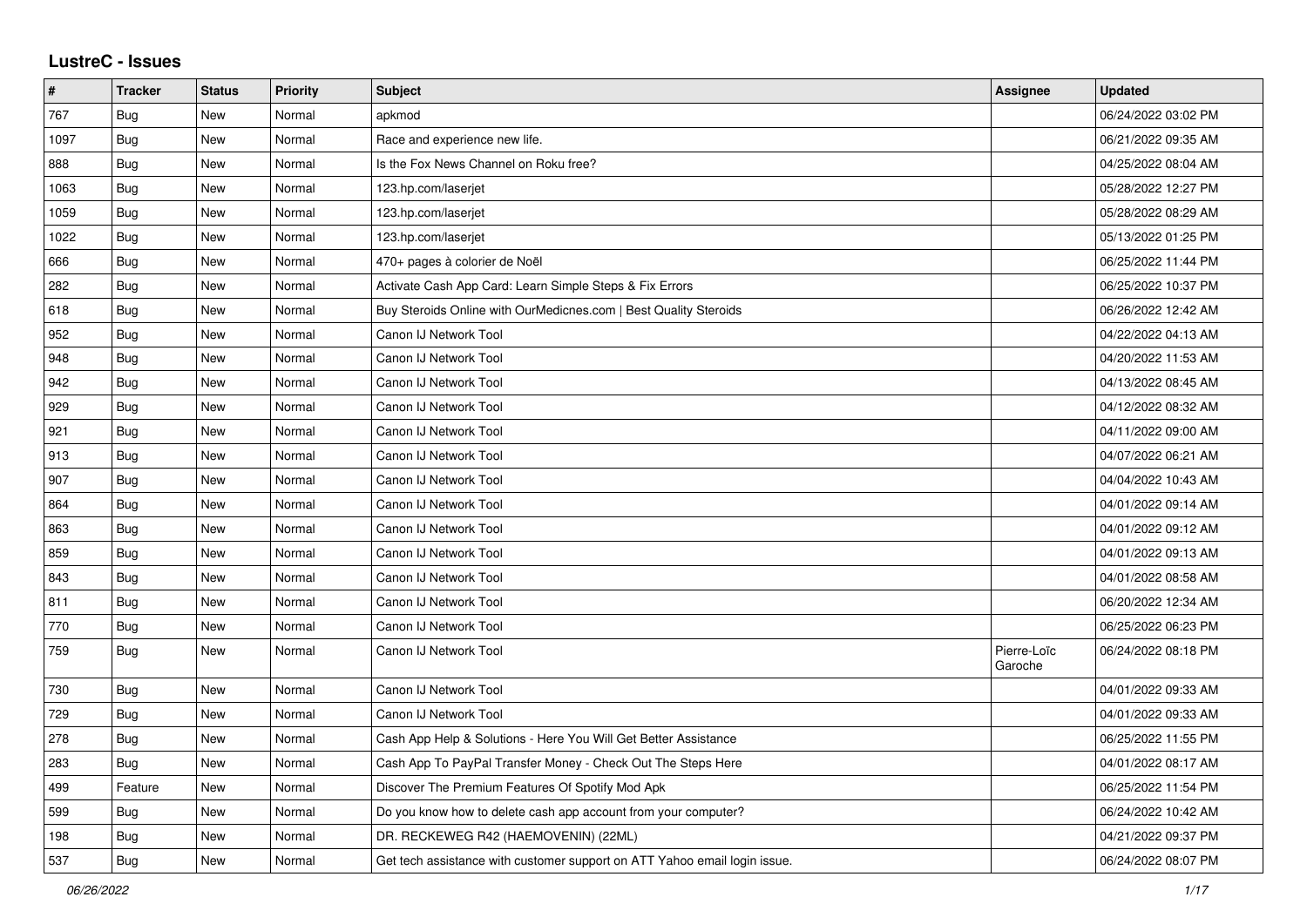| $\vert$ # | <b>Tracker</b> | <b>Status</b> | <b>Priority</b> | <b>Subject</b>                                                                                                                               | <b>Assignee</b>        | <b>Updated</b>      |
|-----------|----------------|---------------|-----------------|----------------------------------------------------------------------------------------------------------------------------------------------|------------------------|---------------------|
| 841       | Bug            | New           | Normal          | How do I activate FOX NOW?                                                                                                                   |                        | 04/01/2022 08:58 AM |
| 839       | Bug            | New           | Normal          | How do I activate FOX NOW?                                                                                                                   |                        | 04/01/2022 08:58 AM |
| 823       | Feature        | New           | Normal          | How much does Disney Plus cost?                                                                                                              | Pierre-Loïc<br>Garoche | 04/01/2022 09:00 AM |
| 226       | Bug            | New           | Normal          | How to find reliable service reviews                                                                                                         | Anonymous              | 04/01/2022 08:46 AM |
| 824       | Feature        | New           | Normal          | How to watch Fox News on my Smart TV or similar devices?                                                                                     | Pierre-Loïc<br>Garoche | 04/01/2022 09:00 AM |
| 76        | Bug            | New           | Normal          | Import error: Load error: imported node real_to_int declared in a regular Lustre file. File "include/conv.lusi", line<br>1, characters 0-64: |                        | 06/25/2022 09:37 PM |
| 947       | Bug            | New           | Normal          | is Disney Now and Disney Plus different?                                                                                                     |                        | 04/14/2022 09:53 AM |
| 941       | Bug            | New           | Normal          | is Disney Now and Disney Plus different?                                                                                                     |                        | 04/20/2022 10:19 AM |
| 886       | <b>Bug</b>     | New           | Normal          | Is the Fox News Channel on Roku free?                                                                                                        |                        | 04/01/2022 09:16 AM |
| 840       | Bug            | New           | Normal          | Is Tubi really free and legal?                                                                                                               |                        | 04/01/2022 08:58 AM |
| 289       | <b>Bug</b>     | New           | Normal          | Recover Yahoo Mail Forgotten Password - Explore Kanata Chinese                                                                               |                        | 06/25/2022 10:44 PM |
| 249       | <b>Bug</b>     | New           | Normal          | Steps to Activate Cash App Card in Less then 2 Minutes - Get Information                                                                     | Pierre-Loïc<br>Garoche | 06/21/2022 07:52 PM |
| 192       | Bug            | New           | Normal          | The code Caffe                                                                                                                               |                        | 05/09/2022 10:16 AM |
| 170       | Feature        | New           | Normal          | top mba colleges in bangalore                                                                                                                |                        | 06/25/2022 12:33 AM |
| 889       | Bug            | New           | Normal          | What is Plex and how it's work?                                                                                                              |                        | 04/01/2022 09:14 AM |
| 887       | Bug            | New           | Normal          | What is Plex and how it's work?                                                                                                              |                        | 04/01/2022 09:16 AM |
| 946       | Bug            | New           | Normal          | What is Plex and Is Plex Legal?                                                                                                              |                        | 04/20/2022 09:07 AM |
| 940       | Bug            | New           | Normal          | What is Plex and Is Plex Legal?                                                                                                              |                        | 04/20/2022 06:31 AM |
| 228       | Bug            | New           | Normal          | Why Does Cash App Transaction Failed? - Here Is the Answer                                                                                   |                        | 06/25/2022 03:14 PM |
| 579       | Bug            | New           | Normal          | YOUR CV MAKES YOUR FIRST IMPRESSION                                                                                                          | Christophe<br>Garion   | 06/25/2022 06:46 PM |
| 1007      | Bug            | New           | Normal          | "ij.start canon                                                                                                                              |                        | 05/18/2022 10:40 AM |
| 995       | Feature        | New           | Normal          | 'ij.start canon                                                                                                                              |                        | 06/14/2022 03:27 PM |
| 1068      | Bug            | New           | Normal          | 123.hp.com/laserjet                                                                                                                          |                        | 05/31/2022 12:22 PM |
| 1046      | Bug            | New           | Normal          | 123.hp.com/laserjet                                                                                                                          |                        | 05/24/2022 10:46 AM |
| 997       | Bug            | New           | Normal          | 123.hp.com/laserjet                                                                                                                          |                        | 05/06/2022 05:33 AM |
| 193       | Bug            | New           | Normal          | 18% Discount on Homeopathic medicines                                                                                                        |                        | 06/24/2022 05:20 PM |
| 1126      | Bug            | New           | Normal          | 1PLSD                                                                                                                                        |                        | 06/25/2022 09:36 AM |
| 1037      | Feature        | New           | Normal          | 1p lsd                                                                                                                                       | Christophe<br>Garion   | 05/19/2022 05:25 AM |
| 807       | Bug            | New           | Normal          | 1v1Battle is a strategic action 'Build and shoot' game                                                                                       |                        | 04/01/2022 08:56 AM |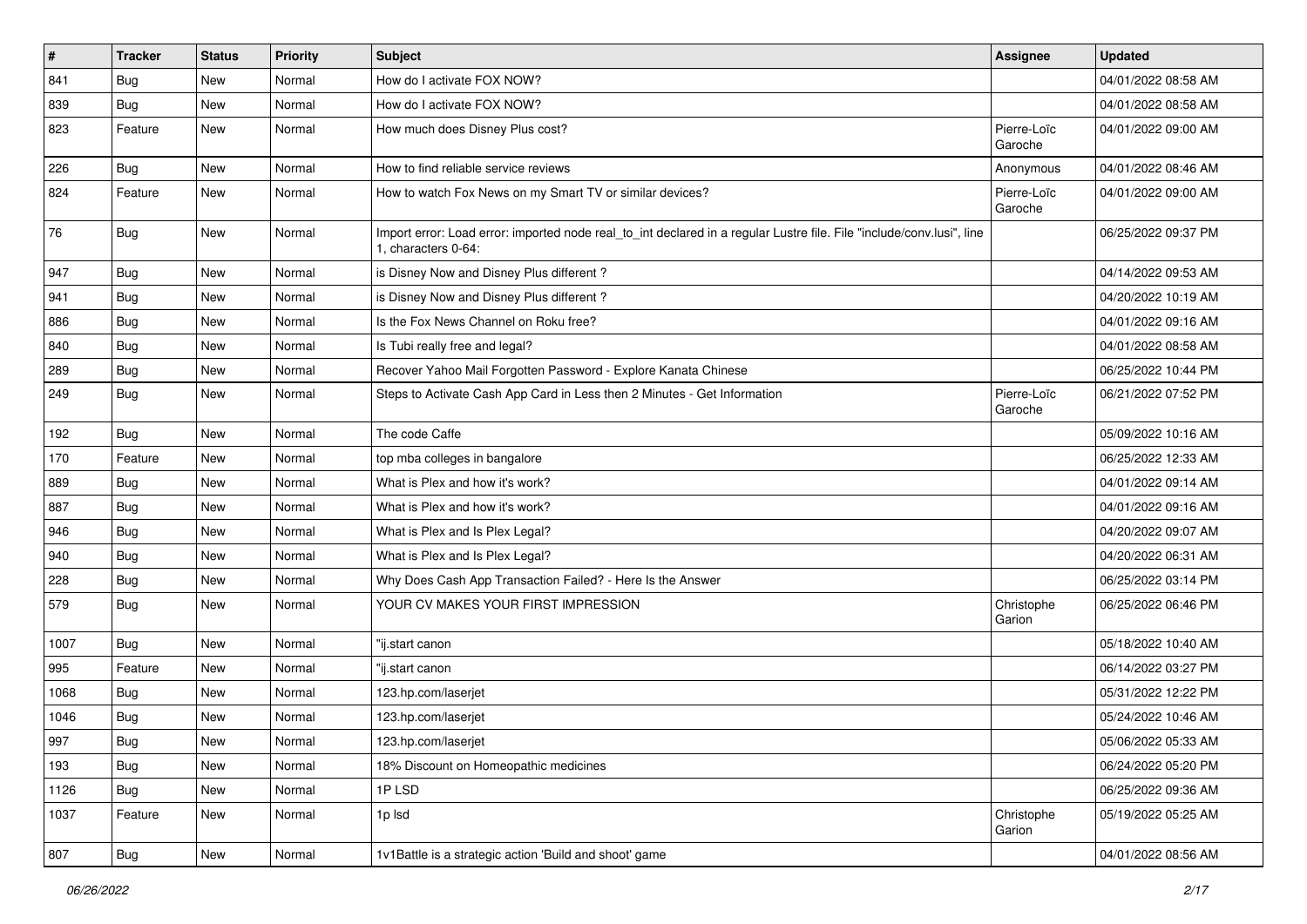| $\sharp$ | <b>Tracker</b> | <b>Status</b> | <b>Priority</b> | <b>Subject</b>                                                 | <b>Assignee</b>        | <b>Updated</b>      |
|----------|----------------|---------------|-----------------|----------------------------------------------------------------|------------------------|---------------------|
| 265      | <b>Bug</b>     | New           | Normal          | 3 Faq's On Downloading To Your Apple Ipod                      |                        | 06/24/2022 08:41 AM |
| 1029     | <b>Bug</b>     | New           | Normal          | 5 Reasons Why People Love Coloring Pages?                      |                        | 05/16/2022 11:53 AM |
| 504      | Bug            | New           | Normal          | A beginner should always look for online Java assignment help! |                        | 06/25/2022 02:35 PM |
| 735      | Bug            | New           | Normal          | A quick fix of how to get money back from cash app stocks      |                        | 06/25/2022 02:59 PM |
| 145      | Bug            | New           | Normal          | abdulbaissagar                                                 |                        | 06/23/2022 10:46 PM |
| 939      | <b>Bug</b>     | New           | Normal          | Ability to change sound notifications                          | Christophe<br>Garion   | 05/11/2022 10:07 PM |
| 142      | Feature        | New           | Normal          | About ashimary hair                                            |                        | 06/24/2022 04:10 PM |
| 156      | <b>Bug</b>     | New           | Normal          | Access old cash app account                                    |                        | 04/01/2022 08:00 AM |
| 275      | <b>Bug</b>     | New           | Normal          | Activate Cash App Card With Or Without QR - Step By Step Guide | Pierre-Loïc<br>Garoche | 06/25/2022 10:28 PM |
| 230      | Bug            | New           | Normal          | Add Money To Cash App Card - Auto Cash Apps                    |                        | 06/21/2022 08:18 AM |
| 116      | Bug            | New           | Normal          | aertaeyg                                                       |                        | 06/24/2022 12:43 PM |
| 184      | <b>Bug</b>     | New           | Normal          | Affordable Business Writing Services                           |                        | 06/25/2022 07:28 PM |
| 122      | Bug            | New           | Normal          | <b>AFL Live Stream</b>                                         |                        | 04/01/2022 07:55 AM |
| 203      | Bug            | New           | Low             | Airport Taxi Guildford                                         | Anonymous              | 04/01/2022 08:50 AM |
| 239      | <b>Bug</b>     | New           | Normal          | Algunas características más de Choices MOD APK                 |                        | 06/25/2022 10:05 AM |
| 286      | Bug            | New           | Normal          | All About Cash App Transfer Fail Problems                      |                        | 04/01/2022 07:49 AM |
| 284      | Bug            | New           | Normal          | All About Cash App Transfer Fail Problems                      |                        | 06/24/2022 10:09 PM |
| 251      | Bug            | New           | Normal          | All About Cash App Transfer Fail Problems                      | Pierre-Loïc<br>Garoche | 06/25/2022 02:55 PM |
| 190      | <b>Bug</b>     | New           | Normal          | All About Cash App Transfer Fail Problems                      |                        | 06/25/2022 01:12 PM |
| 175      | Feature        | New           | Normal          | All About Cash App Transfer Fail Problems                      |                        | 06/25/2022 09:00 PM |
| 911      | Bug            | New           | Normal          | Aluminum Windows & Doors                                       |                        | 04/06/2022 08:10 PM |
| 476      | Feature        | New           | High            | <b>American Airlines Reservations</b>                          |                        | 06/25/2022 07:00 AM |
| 233      | Bug            | New           | Normal          | Anauthorsway.com: My User Experience                           |                        | 06/25/2022 06:28 PM |
| 660      | <b>Bug</b>     | New           | Normal          | Anchovies Nutrition Facts And Health Benefits                  |                        | 04/01/2022 09:40 AM |
| 918      | <b>Bug</b>     | New           | Normal          | Antivirus for IOS                                              |                        | 06/16/2022 10:36 PM |
| 760      | Bug            | New           | Normal          | apkmod                                                         |                        | 05/20/2022 05:32 AM |
| 1054     | <b>Bug</b>     | New           | Normal          | Apkmodule                                                      | Pierre-Loïc<br>Garoche | 05/26/2022 03:37 PM |
| 896      | Feature        | New           | Normal          | Application of North Finder in Mining Industry                 | Xavier Thirioux        | 04/01/2022 09:49 AM |
| 899      | Feature        | New           | Normal          | Application of Optical Fiber Gyroscope                         | Christophe<br>Garion   | 04/02/2022 11:23 AM |
| 519      | <b>Bug</b>     | New           | Normal          | Are you finding online UK Assignment writers?                  |                        | 06/25/2022 08:58 AM |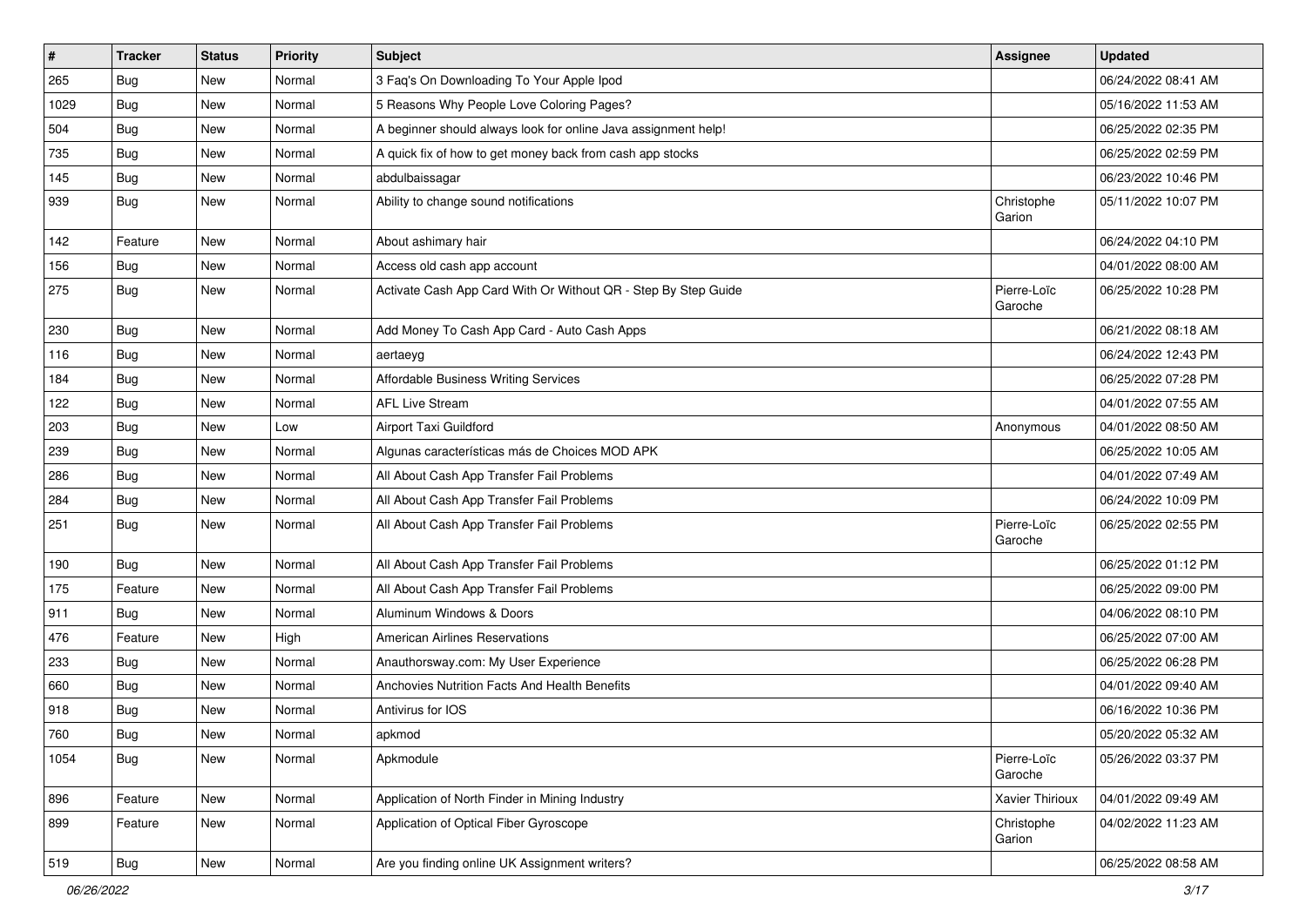| $\sharp$ | <b>Tracker</b> | <b>Status</b> | <b>Priority</b> | Subject                                                                   | <b>Assignee</b>        | <b>Updated</b>      |
|----------|----------------|---------------|-----------------|---------------------------------------------------------------------------|------------------------|---------------------|
| 273      | Bug            | New           | High            | assignment help online                                                    |                        | 04/01/2022 08:17 AM |
| 787      | Bug            | <b>New</b>    | Normal          | <b>Assured Assignment Help</b>                                            |                        | 06/25/2022 11:38 PM |
| 302      | Bug            | New           | Normal          | Auto Electrical Repair Services in Norcross GA                            |                        | 06/10/2022 06:30 AM |
| 297      | Bug            | New           | Normal          | Auto Lighting Installation Services in Norcross GA                        |                        | 04/01/2022 07:21 AM |
| 396      | Bug            | New           | Normal          | Auto Transport Services in Annapolis MD                                   |                        | 04/01/2022 07:15 AM |
| 372      | Bug            | New           | Normal          | Auto Transport Services in Arlington County VA                            |                        | 06/12/2022 12:45 PM |
| 360      | Bug            | New           | Normal          | Auto Transport Services in Baltimore MD                                   |                        | 04/01/2022 07:13 AM |
| 378      | <b>Bug</b>     | New           | Normal          | Auto Transport Services in Fairfax VA                                     |                        | 04/01/2022 07:17 AM |
| 384      | <b>Bug</b>     | New           | Normal          | Auto Transport Services in McLean VA                                      |                        | 04/01/2022 07:17 AM |
| 402      | Bug            | New           | Normal          | Auto Transport Services in Potomac MD                                     |                        | 04/01/2022 07:47 AM |
| 390      | <b>Bug</b>     | New           | Normal          | Auto Transport Services in Sterling VA                                    |                        | 04/01/2022 07:16 AM |
| 366      | Bug            | New           | Normal          | Auto Transport Services in Washington DC                                  |                        | 04/01/2022 07:12 AM |
| 491      | Feature        | New           | Normal          | Automatically download and paste Reddit wallpapers into Windows           |                        | 06/25/2022 05:55 PM |
| 958      | <b>Bug</b>     | New           | Normal          | Avail Cash app support service to know Sutton bank cash app number        |                        | 04/19/2022 12:02 PM |
| 702      | Bug            | New           | Normal          | Avail Chime Customer Service to know How To Get Chime Bank Statement      |                        | 06/21/2022 08:32 AM |
| 731      | Bug            | New           | Normal          | Avail Of Cash App Customer Service If Unable To Down Cash App Mobile App? |                        | 06/25/2022 08:36 PM |
| 936      | <b>Bug</b>     | New           | Normal          | Avantages de l'extension AliTools pour faire du shopping sur Aliexpress   | Pierre-Loïc<br>Garoche | 04/12/2022 11:35 AM |
| 954      | Bug            | New           | Normal          | AZ Screen Recorder Mod                                                    |                        | 06/25/2022 11:24 PM |
| 191      | Bug            | New           | Normal          | <b>B2B Branding</b>                                                       |                        | 06/13/2022 12:50 AM |
| 989      | Bug            | New           | Normal          | Barewoods Wax Cigar                                                       |                        | 06/14/2022 08:06 PM |
| 216      | Feature        | New           | High            | Barry Keoghan                                                             | Pierre-Loïc<br>Garoche | 06/25/2022 09:40 PM |
| 146      | <b>Bug</b>     | New           | Normal          | bayabais                                                                  |                        | 06/25/2022 08:41 PM |
| 247      | Bug            | New           | Normal          | best 4 Channel Amp                                                        |                        | 06/24/2022 09:44 PM |
| 786      | Bug            | New           | Normal          | Best Assignment Help in Australia & UK                                    |                        | 06/21/2022 09:28 PM |
| 254      | Feature        | New           | Normal          | best ayurvedic treatment for psoriasis                                    |                        | 04/01/2022 08:13 AM |
| 545      | Feature        | <b>New</b>    | Normal          | <b>Best Canvas Print Company</b>                                          |                        | 06/17/2022 08:25 PM |
| 255      | Feature        | New           | Normal          | best doctor for psoriasis                                                 |                        | 06/26/2022 12:17 AM |
| 602      | <b>Bug</b>     | New           | Normal          | Best Essay Writing Service UK                                             | Pierre-Loïc<br>Garoche | 06/26/2022 12:16 AM |
| 601      | <b>Bug</b>     | New           | Normal          | Best Essay Writing Service UK                                             | Pierre-Loïc<br>Garoche | 06/24/2022 10:50 AM |
| 879      | Feature        | New           | Normal          | Best Garage Door Repair in Massachusetts                                  |                        | 04/01/2022 09:16 AM |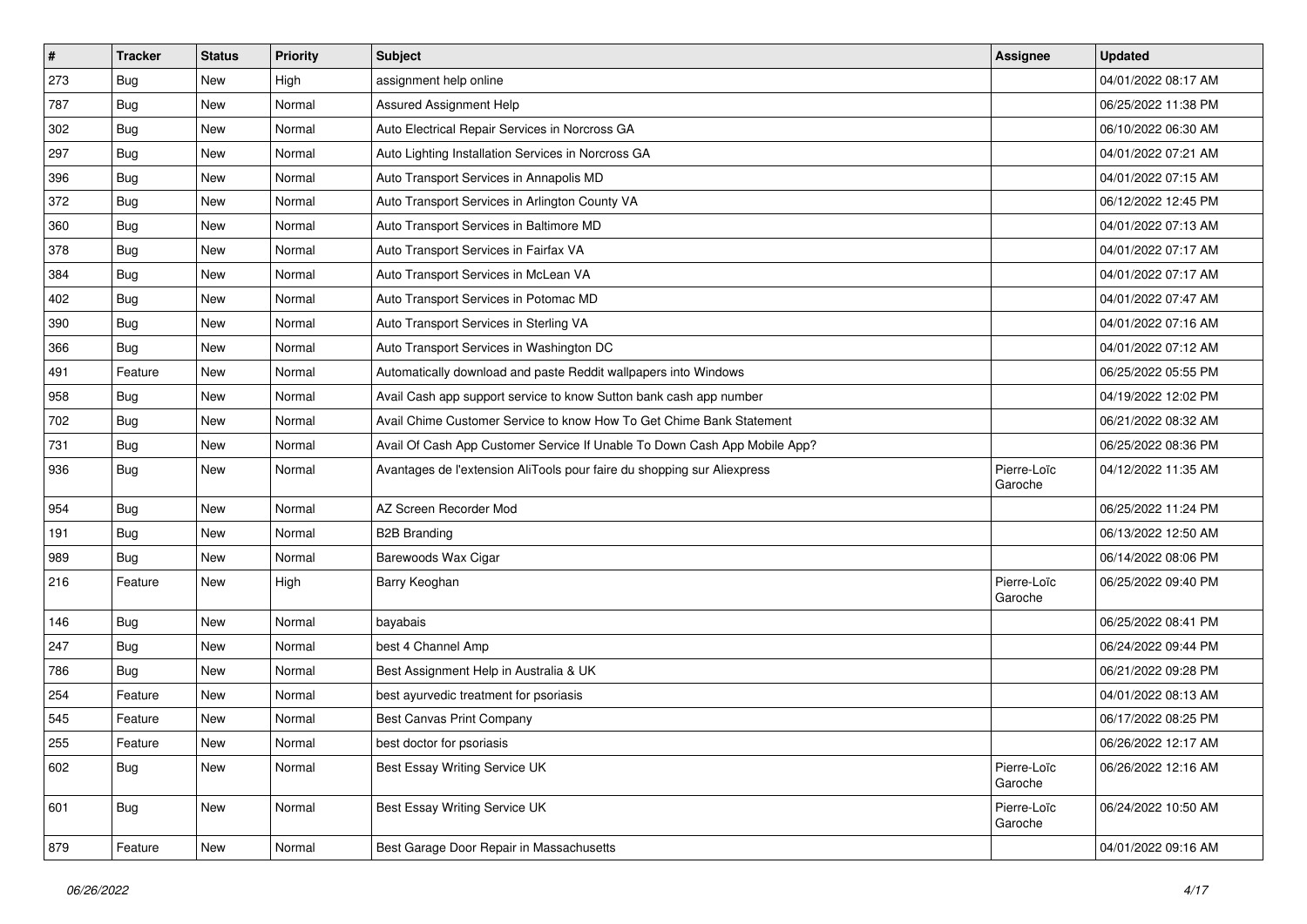| #    | <b>Tracker</b> | <b>Status</b> | <b>Priority</b> | <b>Subject</b>                                                                   | <b>Assignee</b>        | <b>Updated</b>      |
|------|----------------|---------------|-----------------|----------------------------------------------------------------------------------|------------------------|---------------------|
| 257  | Bug            | New           | Normal          | Best latte machines                                                              |                        | 06/24/2022 06:11 PM |
| 586  | <b>Bug</b>     | <b>New</b>    | Normal          | Best Modifications For Your Mobile Phone                                         |                        | 06/24/2022 08:48 AM |
| 1050 | Feature        | New           | Normal          | Best Smart Phone Repair in Delhi                                                 |                        | 05/25/2022 10:33 AM |
| 780  | Bug            | New           | Normal          | Best Whatsapp Modified APKs                                                      | Pierre-Loïc<br>Garoche | 06/25/2022 06:54 AM |
| 741  | <b>Bug</b>     | New           | Normal          | <b>Blockchain Technology Solutions</b>                                           |                        | 04/01/2022 09:02 AM |
| 202  | Bug            | New           | Normal          | blonde wig                                                                       |                        | 06/26/2022 12:52 AM |
| 143  | Bug            | New           | Normal          | Bob lace front wigs                                                              |                        | 06/25/2022 10:05 AM |
| 179  | Bug            | New           | Normal          | body wave                                                                        |                        | 04/01/2022 08:41 AM |
| 299  | Bug            | New           | Normal          | Brake Caliper Painting Services in Norcross GA                                   |                        | 04/01/2022 07:20 AM |
| 831  | Bug            | New           | Normal          | Build and shoot                                                                  |                        | 05/29/2022 04:47 PM |
| 1052 | Bug            | New           | Normal          | Build Now GG is a new battle royale game.                                        |                        | 05/26/2022 04:24 AM |
| 835  | <b>Bug</b>     | New           | Normal          | Build your strong army with Taming io                                            |                        | 04/01/2022 08:59 AM |
| 557  | Feature        | New           | Normal          | <b>Business Law Assignment Help</b>                                              |                        | 06/24/2022 10:05 AM |
| 621  | <b>Bug</b>     | New           | Normal          | Buy All Modafinil & Armodafinil Tablets @Buy Modafinil US                        |                        | 06/24/2022 09:26 AM |
| 611  | Feature        | New           | Normal          | Buy All Modafinil & Armodafinil Tablets @Buy Modafinil US                        |                        | 06/25/2022 12:31 AM |
| 616  | Bug            | New           | Normal          | Buy Anavar Tablets   Anavar For Sale in USA, UK & Australia                      |                        | 06/24/2022 03:52 PM |
| 613  | Bug            | New           | Normal          | Buy Aspadol 100mg Tab Online in US, UK, AU   Erospharmacy                        |                        | 06/25/2022 08:32 PM |
| 494  | Bug            | New           | Normal          | <b>Buy Discussion Post</b>                                                       |                        | 06/25/2022 06:26 PM |
| 635  | Bug            | New           | Normal          | Buy Steroids Online with OurMedicnes.com   Best Quality Steroids                 |                        | 06/26/2022 12:01 AM |
| 924  | Bug            | New           | Normal          | buy tec 9                                                                        |                        | 04/11/2022 02:54 PM |
| 634  | <b>Bug</b>     | New           | Normal          | Buy Vidalista Tablets (Tadalafil) at [\$25 OFF + Free Shipping] Vidalistatablets |                        | 06/25/2022 04:00 PM |
| 617  | Bug            | New           | Normal          | Buy Vidalista Tablets (Tadalafil) at [\$25 OFF + Free Shipping] Vidalistatablets |                        | 06/24/2022 05:14 PM |
| 259  | <b>Bug</b>     | New           | Normal          | call center services                                                             |                        | 06/25/2022 10:21 AM |
| 690  | Bug            | New           | Normal          | campervan hire                                                                   |                        | 06/25/2022 01:32 AM |
| 1044 | <b>Bug</b>     | New           | Normal          | Can I Disapprove If Random Person Sent Me Money On Cash App?                     |                        | 05/26/2022 03:51 PM |
| 964  | Bug            | New           | Normal          | Can I Fix Cash App Transfer Failed Issues By Adding Sufficient Funds?            |                        | 04/21/2022 10:23 AM |
| 522  | Feature        | New           | Normal          | Can You Check App Limits, If Cash app won't let me send money?                   |                        | 06/24/2022 06:33 PM |
| 865  | Bug            | New           | Normal          | Canon IJ Printer Utility                                                         |                        | 05/18/2022 07:24 PM |
| 951  | Bug            | New           | Normal          | Canon.com/ijsetup                                                                |                        | 04/20/2022 10:18 AM |
| 944  | Feature        | New           | Normal          | Canon.com/ijsetup                                                                |                        | 04/16/2022 01:25 PM |
| 847  | Feature        | New           | Normal          | Canon.com/ijsetup                                                                |                        | 04/01/2022 09:08 AM |
| 845  | Feature        | New           | Normal          | canon.com/ijsetup                                                                |                        | 04/01/2022 08:58 AM |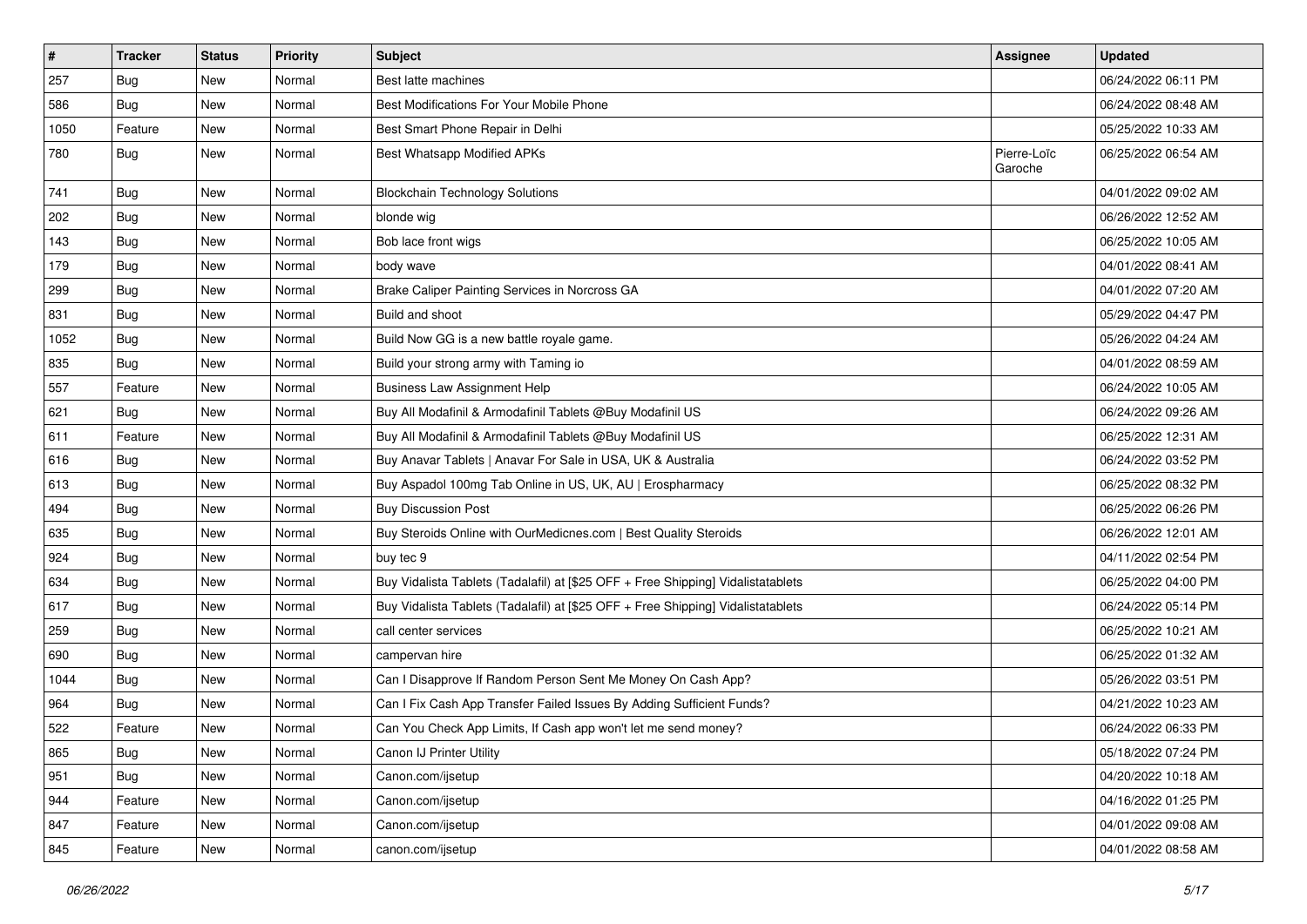| $\vert$ # | <b>Tracker</b> | <b>Status</b> | <b>Priority</b> | <b>Subject</b>                                                       | <b>Assignee</b>        | <b>Updated</b>      |
|-----------|----------------|---------------|-----------------|----------------------------------------------------------------------|------------------------|---------------------|
| 813       | Feature        | New           | Normal          | Canon.com/ijsetup                                                    |                        | 05/25/2022 08:27 AM |
| 812       | Feature        | <b>New</b>    | Normal          | canon.com/ijsetup                                                    |                        | 06/25/2022 07:40 PM |
| 155       | Bug            | New           | Normal          | Cant access my cash app account                                      | Pierre-Loïc<br>Garoche | 06/22/2022 02:15 PM |
| 298       | Bug            | <b>New</b>    | Normal          | Car Stereo Installation Services in Norcross GA                      |                        | 04/01/2022 07:20 AM |
| 354       | <b>Bug</b>     | New           | Normal          | Car Upholstery Cleaning Services in Chesapeake VA                    |                        | 04/01/2022 07:14 AM |
| 338       | <b>Bug</b>     | New           | Normal          | Car Upholstery Cleaning Services in Norfolk VA                       |                        | 04/01/2022 07:23 AM |
| 323       | Bug            | New           | Normal          | Car Upholstery Cleaning Services in Virginia Beach VA                |                        | 04/01/2022 07:26 AM |
| 303       | <b>Bug</b>     | New           | Normal          | Car Wrapping Services in Norcross GA                                 |                        | 04/01/2022 07:22 AM |
| 408       | Bug            | <b>New</b>    | Normal          | Carpet Cleaning Boston MA                                            |                        | 04/01/2022 07:47 AM |
| 424       | Bug            | New           | Normal          | Carpet Cleaning Brookline MA                                         |                        | 04/01/2022 07:45 AM |
| 457       | <b>Bug</b>     | New           | Normal          | Carpet Cleaning Medford MA                                           |                        | 06/25/2022 07:36 PM |
| 433       | Bug            | <b>New</b>    | Normal          | Carpet Cleaning Newton MA                                            |                        | 04/01/2022 07:50 AM |
| 449       | <b>Bug</b>     | New           | Normal          | Carpet Cleaning Quincy MA                                            |                        | 04/01/2022 07:48 AM |
| 340       | <b>Bug</b>     | New           | Normal          | Carpet Cleaning Services in Chesapeake VA                            |                        | 04/01/2022 07:23 AM |
| 325       | <b>Bug</b>     | New           | Normal          | Carpet Cleaning Services in Norfolk VA                               |                        | 04/01/2022 07:26 AM |
| 307       | <b>Bug</b>     | New           | Normal          | Carpet Cleaning Services in Virginia Beach VA                        |                        | 04/01/2022 07:19 AM |
| 416       | Bug            | <b>New</b>    | Normal          | Carpet Cleaning Somerville MA                                        |                        | 04/01/2022 07:46 AM |
| 441       | <b>Bug</b>     | New           | Normal          | Carpet Cleaning Watertown MA                                         |                        | 06/02/2022 06:00 PM |
| 465       | Bug            | New           | Normal          | Carpet Cleaning Westchester MA                                       |                        | 06/25/2022 07:11 PM |
| 341       | Bug            | <b>New</b>    | Normal          | Carpet Repairing Services in Chesapeake VA                           |                        | 04/01/2022 07:23 AM |
| 326       | Bug            | <b>New</b>    | Normal          | Carpet Repairing Services in Norfolk VA                              |                        | 04/01/2022 07:26 AM |
| 308       | Bug            | <b>New</b>    | Normal          | Carpet Repairing Services in Virginia Beach VA                       |                        | 04/01/2022 07:19 AM |
| 775       | <b>Bug</b>     | New           | Normal          | cash app                                                             |                        | 02/14/2022 08:20 AM |
| 227       | <b>Bug</b>     | New           | Normal          | Cash App Help & Solutions - Here You Will Get Better Assistance      |                        | 06/25/2022 11:21 PM |
| 895       | <b>Bug</b>     | <b>New</b>    | Normal          | Cash App Scams                                                       |                        | 06/18/2022 02:36 PM |
| 582       | <b>Bug</b>     | New           | Normal          | Cash App Won't Let Me Send Money If There Is A Low Balance Available | Pierre-Loïc<br>Garoche | 06/22/2022 03:07 PM |
| 1057      | Bug            | New           | Normal          | <b>CCPlay Education Edition APK</b>                                  |                        | 06/07/2022 04:07 AM |
| 838       | Bug            | New           | Normal          | Celebrity Hunter Mod apk - Como instalá-lo                           |                        | 04/01/2022 08:58 AM |
| 507       | Bug            | New           | Normal          | central.bitdefender.com                                              |                        | 06/25/2022 09:53 PM |
| 493       | Feature        | New           | High            | chainsaw dance                                                       |                        | 06/25/2022 04:55 PM |
| 1102      | Bug            | New           | Normal          | Charlottesville Travel Guide?                                        |                        | 06/24/2022 10:10 AM |
| 531       | <b>Bug</b>     | New           | Normal          | Cheap Assignment Writing Service UK                                  | Anonymous              | 06/25/2022 09:18 PM |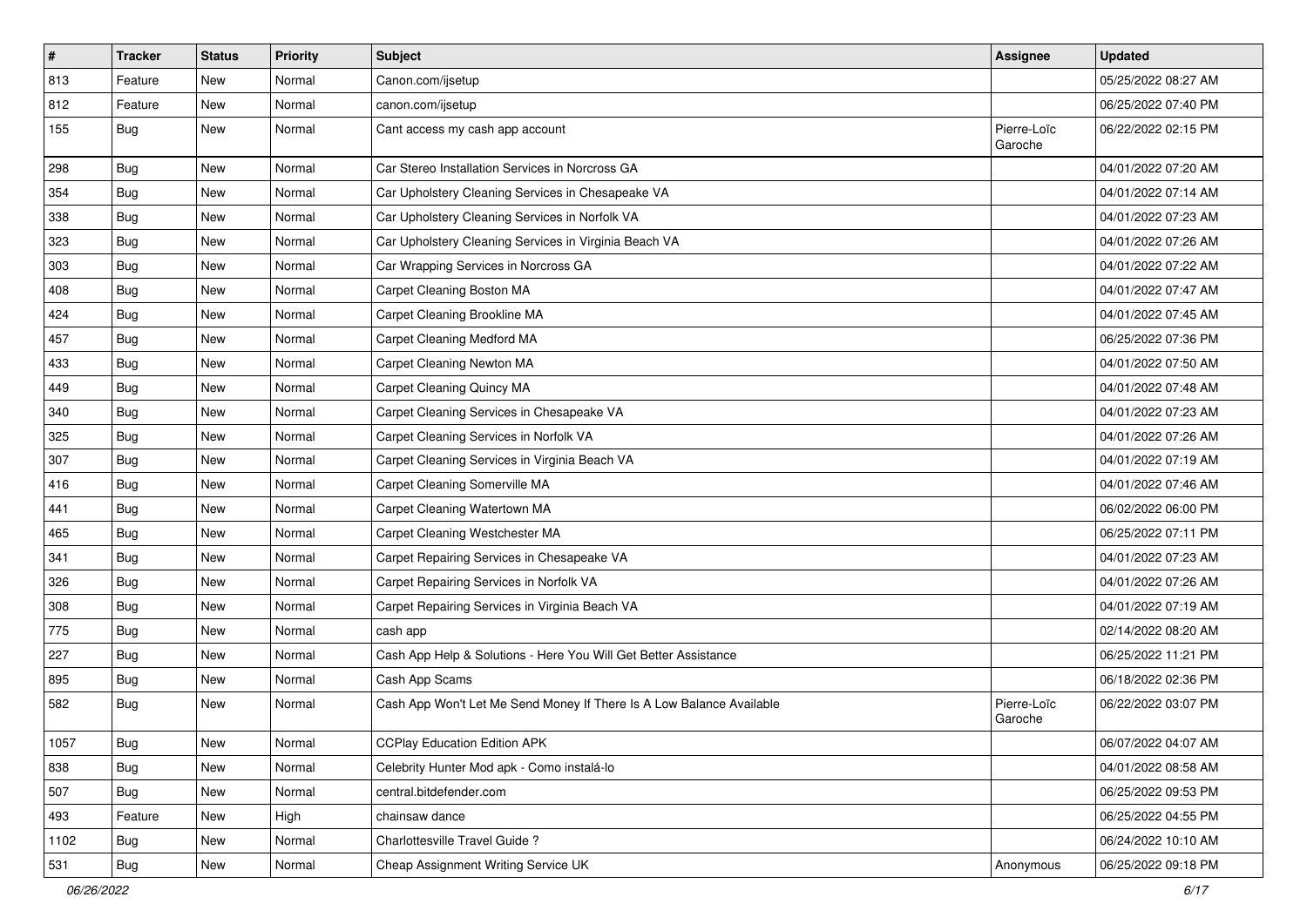| $\vert$ # | <b>Tracker</b> | <b>Status</b> | Priority  | Subject                                                        | <b>Assignee</b>        | <b>Updated</b>      |
|-----------|----------------|---------------|-----------|----------------------------------------------------------------|------------------------|---------------------|
| 530       | Bug            | New           | Normal    | Cheap Assignment Writing Service UK                            | Anonymous              | 06/25/2022 10:24 PM |
| 206       | Bug            | New           | Low       | <b>Cheap Electric Bikes</b>                                    |                        | 06/25/2022 01:44 AM |
| 487       | Bug            | New           | Normal    | Cheap Fake Dunks                                               |                        | 06/25/2022 08:42 PM |
| 575       | Feature        | New           | Low       | cheap jordan replicas for sale                                 | Pierre-Loïc<br>Garoche | 06/25/2022 02:59 PM |
| 867       | Bug            | New           | Low       | cheap Yeezys                                                   | Pierre-Loïc<br>Garoche | 04/01/2022 09:12 AM |
| 610       | Feature        | New           | Normal    | CheapestMedsShop 100% Safe Medicines Online in USA UK & AUS.   |                        | 06/24/2022 11:23 PM |
| 632       | Bug            | New           | Normal    | CheapestMedsShop   100% Safe Medicines Online in UK & AUS.     |                        | 06/23/2022 05:23 AM |
| 622       | <b>Bug</b>     | New           | Normal    | CheapestMedsShop   100% Safe Medicines Online in UK & AUS.     |                        | 06/24/2022 07:10 PM |
| 615       | Bug            | New           | Normal    | CheapestMedsShop   100% Safe Medicines Online in USA UK & AUS. |                        | 06/25/2022 08:36 PM |
| 769       | <b>Bug</b>     | New           | Normal    | check my cash app                                              |                        | 06/25/2022 04:55 AM |
| 521       | Feature        | New           | Normal    | Check out the Cash app Card balance for an overdraft.          | Pierre-Loïc<br>Garoche | 06/24/2022 11:26 AM |
| 1002      | Bug            | New           | Normal    | Chemistry Assignment Help                                      |                        | 06/04/2022 09:58 AM |
| 650       | <b>Bug</b>     | New           | Normal    | <b>Cherries Health Benefits</b>                                |                        | 06/26/2022 12:57 AM |
| 832       | <b>Bug</b>     | New           | Normal    | Choque Royale Mod Apk                                          |                        | 04/01/2022 08:59 AM |
| 553       | Bug            | New           | Normal    | Cinema HD APK - Free Movie Enjoyment App on Android            |                        | 06/23/2022 02:21 AM |
| 1071      | Bug            | New           | Normal    | Cinema HD Review - Cinemahdv2.net                              |                        | 06/21/2022 06:54 PM |
| 201       | Bug            | New           | Normal    | closure wig                                                    |                        | 06/26/2022 12:37 AM |
| 293       | Bug            | New           | Immediate | <b>CMT Direct Wix</b>                                          | Anonymous              | 04/01/2022 07:21 AM |
| 657       | Bug            | New           | Normal    | Coconut Nutrition Facts And Health Benefits                    |                        | 06/24/2022 01:49 PM |
| 1083      | Bug            | New           | Normal    | coin base review                                               |                        | 06/11/2022 09:13 AM |
| 646       | Feature        | New           | Normal    | Collaborative Research Group                                   |                        | 04/01/2022 09:36 AM |
| 189       | Bug            | New           | Normal    | <b>College Biology Writing Services</b>                        |                        | 06/25/2022 10:12 PM |
| 827       | Bug            | New           | Normal    | Come To Know The Required Steps To Unlock Cash App Account     |                        | 04/01/2022 08:59 AM |
| 782       | Bug            | New           | Normal    | Comment faire une sonnerie téléphonique                        |                        | 06/24/2022 01:32 PM |
| 413       | Bug            | New           | Normal    | Commercial Floor Cleaning Boston MA                            |                        | 04/01/2022 07:45 AM |
| 430       | Bug            | New           | Normal    | Commercial Floor Cleaning Brookline MA                         |                        | 04/01/2022 07:50 AM |
| 462       | <b>Bug</b>     | New           | Normal    | Commercial Floor Cleaning Medford MA                           |                        | 04/01/2022 07:32 AM |
| 438       | <b>Bug</b>     | New           | Normal    | Commercial Floor Cleaning Newton MA                            |                        | 04/01/2022 07:50 AM |
| 454       | <b>Bug</b>     | New           | Normal    | Commercial Floor Cleaning Quincy MA                            |                        | 06/02/2022 05:59 PM |
| 421       | Bug            | New           | Normal    | Commercial Floor Cleaning Somerville MA                        |                        | 04/01/2022 07:46 AM |
| 446       | Bug            | New           | Normal    | Commercial Floor Cleaning Watertown MA                         |                        | 04/01/2022 07:49 AM |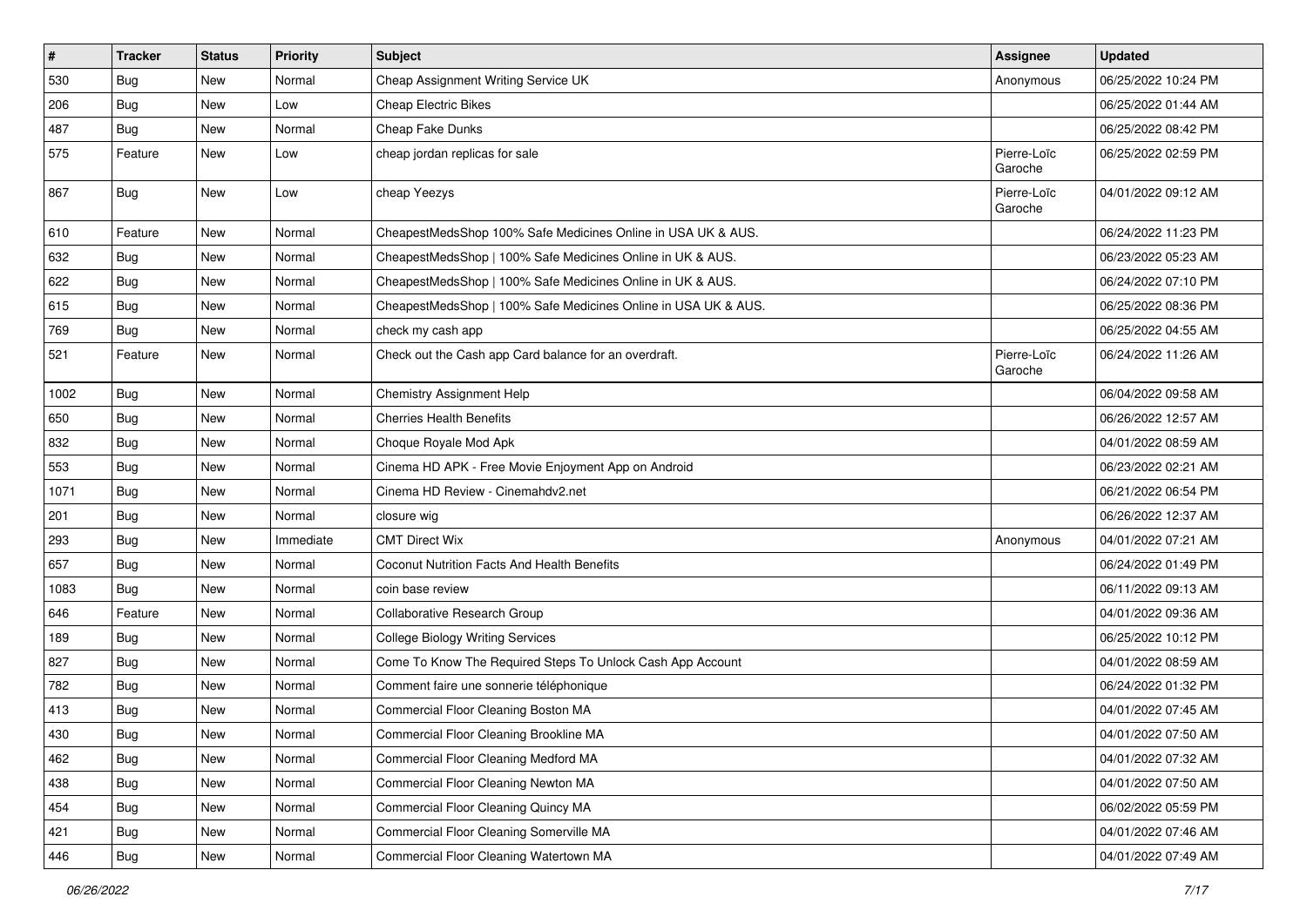| $\sharp$ | <b>Tracker</b> | <b>Status</b> | <b>Priority</b> | <b>Subject</b>                                                               | <b>Assignee</b>        | <b>Updated</b>      |
|----------|----------------|---------------|-----------------|------------------------------------------------------------------------------|------------------------|---------------------|
| 470      | Bug            | New           | Normal          | Commercial Floor Cleaning Westchester MA                                     |                        | 06/24/2022 06:00 PM |
| 614      | Bug            | New           | Normal          | Como baixar o MOD APK no celular                                             |                        | 06/22/2022 04:46 AM |
| 874      | Bug            | New           | Normal          | Cómo descargar Minecraft Apk                                                 |                        | 06/23/2022 04:39 AM |
| 700      | Bug            | New           | Normal          | Cómo descargar Poppy Playtime                                                |                        | 04/01/2022 09:30 AM |
| 754      | Bug            | New           | Normal          | Cómo descargar tonos gratis de teléfono celular                              |                        | 04/29/2022 05:26 AM |
| 721      | Bug            | New           | Normal          | Cómo instalar un Mod Apk                                                     |                        | 06/24/2022 09:39 PM |
| 1086     | <b>Bug</b>     | New           | Immediate       | Composite Engineer                                                           | Pierre-Loïc<br>Garoche | 06/10/2022 09:26 AM |
| 132      | Bug            | New           | Normal          | concrete-everything                                                          |                        | 06/24/2022 02:24 PM |
| 698      | Feature        | New           | Normal          | Connect with cash app representative to ask about cash app flip scam         |                        | 04/04/2022 08:07 PM |
| 74       | <b>Bug</b>     | New           | Normal          | const is not supported inside contract                                       | Pierre-Loïc<br>Garoche | 06/25/2022 06:59 PM |
| 1124     | Bug            | New           | Normal          | Cookie clicker unblocked                                                     |                        | 06/24/2022 05:14 AM |
| 1122     | Bug            | New           | Normal          | Count the number of words on the Microsoft Word application in the phone     |                        | 06/23/2022 04:19 AM |
| 1041     | <b>Bug</b>     | New           | Normal          | Count words in Word on the computer                                          |                        | 05/27/2022 02:16 PM |
| 133      | Bug            | New           | Normal          | craftlabs                                                                    |                        | 06/25/2022 04:43 PM |
| 647      | Feature        | New           | Normal          | <b>Cranberry Health Benefits</b>                                             |                        | 06/25/2022 09:21 PM |
| 750      | Bug            | New           | Normal          | Create a Report Template                                                     |                        | 04/01/2022 09:00 AM |
| 1073     | <b>Bug</b>     | New           | Normal          | Cricut Design Space                                                          |                        | 06/07/2022 09:34 PM |
| 1067     | Bug            | New           | Normal          | Cricut.com/setup                                                             |                        | 05/31/2022 12:19 PM |
| 1062     | Bug            | New           | Normal          | Cricut.com/setup                                                             |                        | 05/28/2022 12:26 PM |
| 1061     | Bug            | New           | Normal          | Cricut.com/setup                                                             |                        | 05/28/2022 12:24 PM |
| 1058     | Bug            | New           | Normal          | Cricut.com/setup                                                             |                        | 05/28/2022 08:28 AM |
| 1045     | Bug            | New           | Normal          | Cricut.com/setup                                                             |                        | 05/24/2022 10:45 AM |
| 1021     | Bug            | New           | Normal          | Cricut.com/setup                                                             |                        | 05/26/2022 12:21 AM |
| 1020     | Bug            | New           | Normal          | Cricut.com/setup                                                             |                        | 05/13/2022 11:14 AM |
| 1019     | <b>Bug</b>     | New           | Normal          | Cricut.com/setup                                                             |                        | 05/13/2022 11:13 AM |
| 1012     | Bug            | <b>New</b>    | Normal          | Cricut.com/setup                                                             |                        | 05/11/2022 11:30 AM |
| 1006     | Bug            | New           | Normal          | Cricut.com/setup                                                             |                        | 05/10/2022 01:22 PM |
| 996      | <b>Bug</b>     | New           | Normal          | Cricut.com/setup                                                             |                        | 05/06/2022 05:32 AM |
| 994      | Feature        | New           | Normal          | Cricut.com/setup                                                             |                        | 05/05/2022 06:02 AM |
| 714      | Bug            | New           | Normal          | Cuevana 3 Premium - Enjoy Your Favorite Movies and TV Shows on Your Smart TV |                        | 06/24/2022 01:19 PM |
| 912      | <b>Bug</b>     | New           | Normal          | Cuphead Mobile Game Review                                                   |                        | 06/09/2022 10:14 AM |
| 144      | <b>Bug</b>     | New           | Normal          | curly bob lace front wigs                                                    |                        | 05/25/2022 05:18 AM |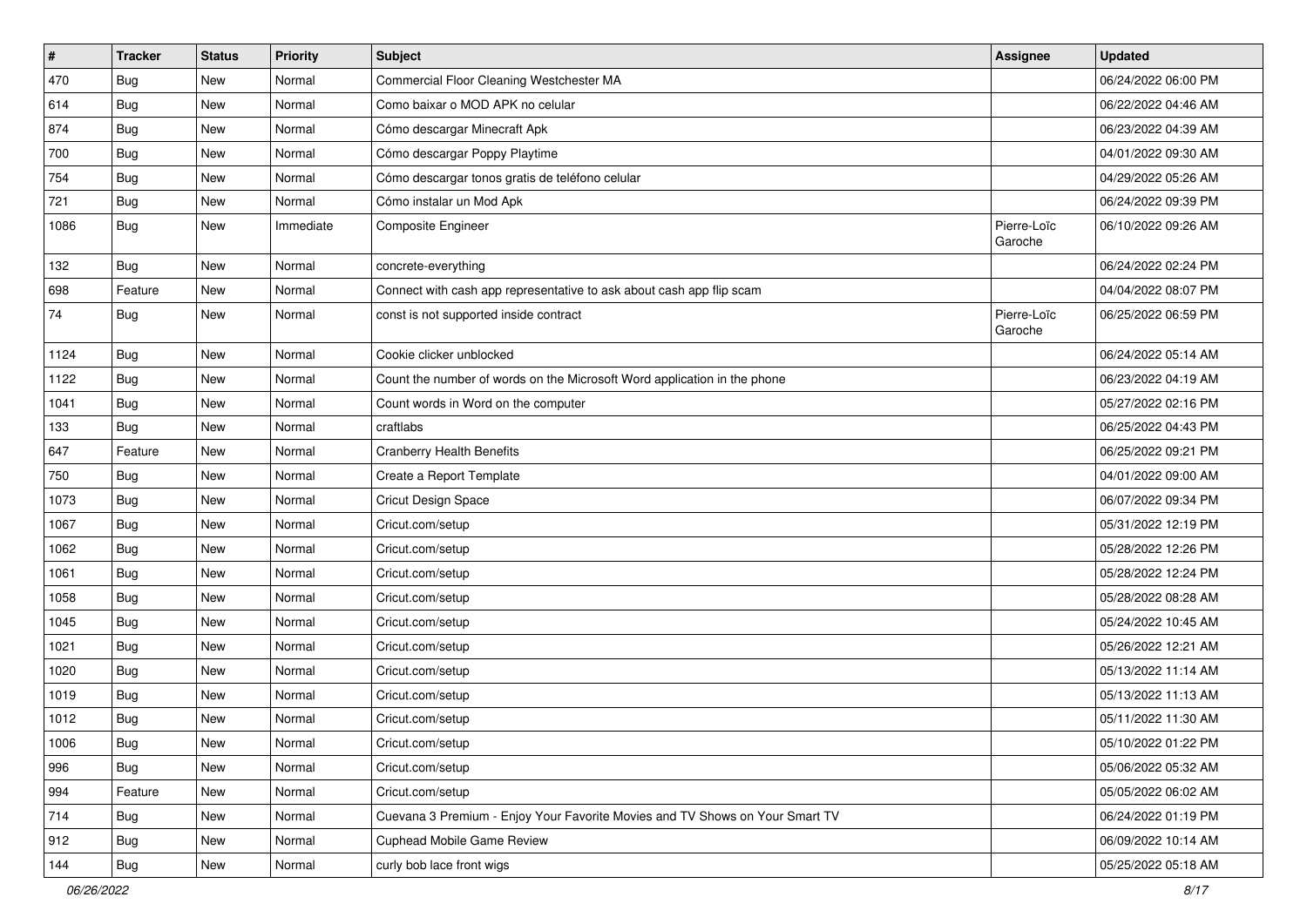| $\sharp$ | <b>Tracker</b> | <b>Status</b> | <b>Priority</b> | <b>Subject</b>                                                          | <b>Assignee</b>        | <b>Updated</b>      |
|----------|----------------|---------------|-----------------|-------------------------------------------------------------------------|------------------------|---------------------|
| 169      | Bug            | New           | Normal          | CV Maker - UAE CV Writing Agency                                        |                        | 06/25/2022 10:59 PM |
| 628      | <b>Bug</b>     | <b>New</b>    | Normal          | CV reviewing services!                                                  |                        | 06/24/2022 01:53 PM |
| 986      | Bug            | New           | Normal          | dbhdsvbhdf                                                              | Christophe<br>Garion   | 05/01/2022 09:10 AM |
| 1085     | Feature        | New           | Normal          | dcvghdcc asgdvgd dveduqwv ajdhvwd                                       |                        | 06/09/2022 03:46 PM |
| 1076     | <b>Bug</b>     | New           | Normal          | DedicatedHosting4u                                                      |                        | 06/11/2022 09:15 AM |
| 592      | Bug            | New           | Normal          | Deezer Premium APK - Baixe músicas de qualquer lugar do mundo de graça  |                        | 06/24/2022 12:00 PM |
| 978      | Bug            | New           | Normal          | Delamore Lodge is a place to stay.                                      |                        | 04/27/2022 11:41 AM |
| 1051     | <b>Bug</b>     | New           | Normal          | Dental Supplies USA                                                     |                        | 06/11/2022 09:20 PM |
| 578      | Feature        | New           | High            | Derrick Gore                                                            | Pierre-Loïc<br>Garoche | 06/24/2022 03:35 PM |
| 242      | Feature        | New           | Normal          | Descripción de Torque Pro MOD APK para Android                          |                        | 06/25/2022 04:37 PM |
| 161      | Bug            | New           | Normal          | dfdrtyuio                                                               |                        | 06/24/2022 08:54 AM |
| 166      | <b>Bug</b>     | New           | Normal          | dfgbd                                                                   |                        | 04/01/2022 07:57 AM |
| 165      | <b>Bug</b>     | New           | Normal          | dfgbd                                                                   |                        | 04/01/2022 07:57 AM |
| 164      | Bug            | New           | Normal          | dfgbd                                                                   |                        | 06/25/2022 06:49 AM |
| 128      | <b>Bug</b>     | <b>New</b>    | Normal          | dfgbd                                                                   |                        | 06/24/2022 11:28 PM |
| 150      | Bug            | New           | Normal          | dfgh                                                                    |                        | 06/24/2022 06:46 PM |
| 158      | <b>Bug</b>     | New           | Normal          | dfghj zcvgh                                                             |                        | 06/26/2022 12:55 AM |
| 149      | Bug            | New           | Normal          | dftgy                                                                   |                        | 06/25/2022 07:33 AM |
| 724      | <b>Bug</b>     | New           | Normal          | Dial Chime Customer support number for a quick response                 |                        | 06/25/2022 10:58 AM |
| 684      | Bug            | New           | Normal          | Difference between paper map and online map                             |                        | 06/25/2022 06:57 AM |
| 174      | Feature        | New           | Normal          | Digital Marketing Philadelphia                                          |                        | 06/23/2022 07:06 AM |
| 717      | <b>Bug</b>     | New           | Normal          | Disney Plus Apk - Watch Movies and TV Shows on Your Device              |                        | 06/24/2022 12:00 PM |
| 315      | Bug            | New           | Normal          | Dissertation help UK                                                    |                        | 06/25/2022 02:51 AM |
| 1074     | <b>Bug</b>     | New           | Normal          | Dissertation writing help at economical rates!                          | Christophe<br>Garion   | 06/06/2022 04:48 PM |
| 539      | <b>Bug</b>     | New           | Normal          | Do you want to know how to activate cash card through phone number?     |                        | 04/01/2022 09:25 AM |
| 516      | Bug            | New           | Normal          | Does Cash App Help To Get Cash App Refund Without Any Interruption?     |                        | 06/24/2022 01:56 PM |
| 833      | <b>Bug</b>     | New           | Normal          | Does Direct Deposit Hit Chime- seek Chime Customer Service              |                        | 04/01/2022 08:59 AM |
| 682      | Bug            | New           | Normal          | Does Facebook customer service live chat allow to speak with someone?   |                        | 06/25/2022 11:38 PM |
| 676      | Bug            | New           | Normal          | Does Facebook customer service live chat allow to speak with someone?   |                        | 04/01/2022 09:39 AM |
| 822      | Bug            | New           | Normal          | Dowload Your Boyfriend Game                                             |                        | 06/25/2022 02:15 PM |
| 876      | <b>Bug</b>     | New           | Normal          | Download Full-Size Profile Pictures of Your Favorite Users With InstaDP |                        | 04/01/2022 09:12 AM |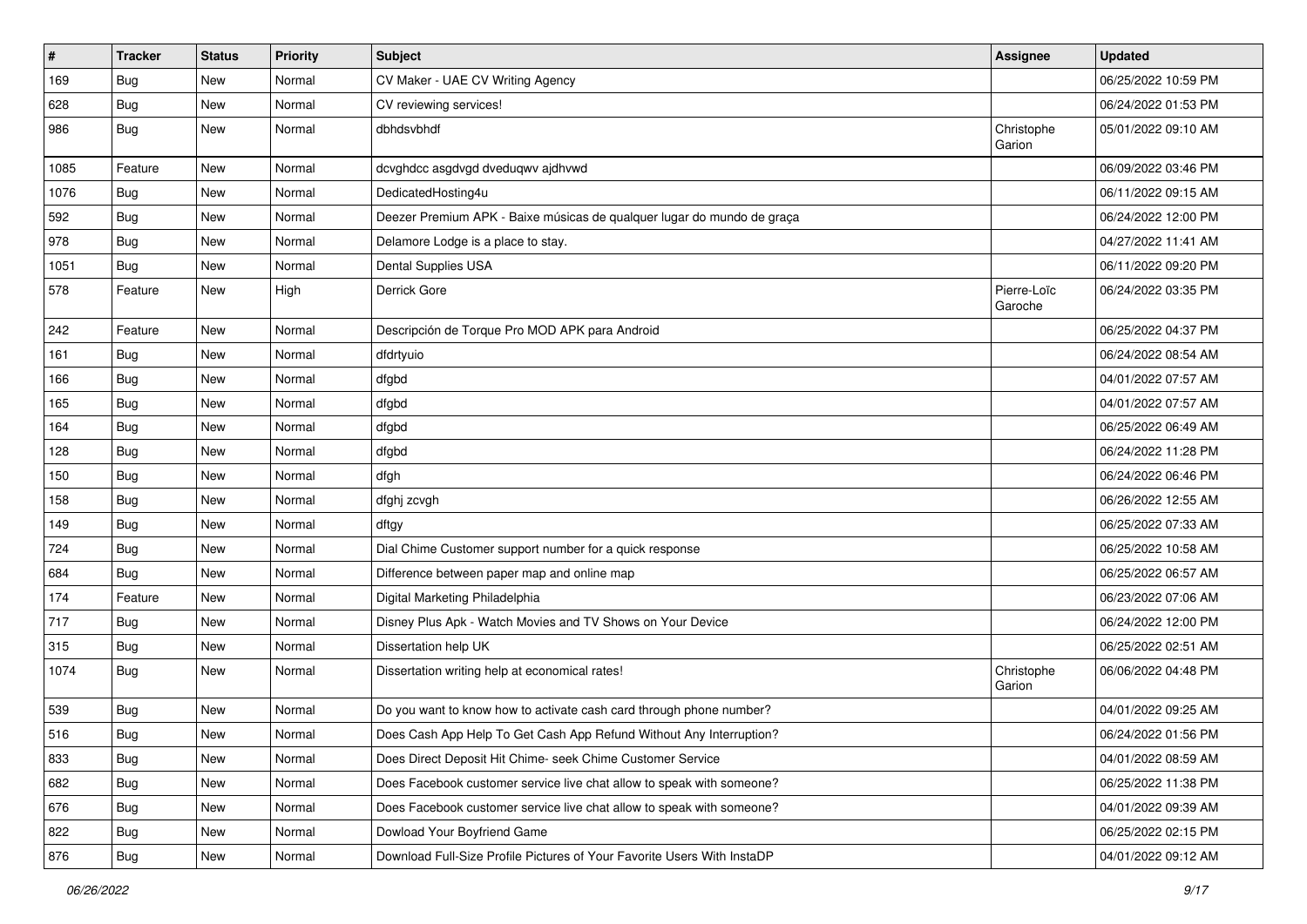| $\vert$ # | <b>Tracker</b> | <b>Status</b> | <b>Priority</b> | <b>Subject</b>                                                                                                                                                                                                                                                        | Assignee               | <b>Updated</b>      |
|-----------|----------------|---------------|-----------------|-----------------------------------------------------------------------------------------------------------------------------------------------------------------------------------------------------------------------------------------------------------------------|------------------------|---------------------|
| 1034      | <b>Bug</b>     | New           | Normal          | Download Teaching Feeling For Android                                                                                                                                                                                                                                 |                        | 05/20/2022 09:25 AM |
| 734       | Bug            | New           | Normal          | DR. STRANGE: Multiverse of Scheduling Madness!                                                                                                                                                                                                                        |                        | 04/01/2022 09:33 AM |
| 795       | <b>Bug</b>     | New           | Normal          | Drift Boss - Exciting Race                                                                                                                                                                                                                                            |                        | 04/01/2022 08:57 AM |
| 1081      | Feature        | New           | Normal          | drift boss- the best driftitng game                                                                                                                                                                                                                                   |                        | 06/15/2022 05:56 AM |
| 1003      | Bug            | New           | Normal          | Drift F1 is a drifting car game inspired by F1's tracks.                                                                                                                                                                                                              | Pierre-Loïc<br>Garoche | 05/10/2022 10:52 AM |
| 727       | <b>Bug</b>     | <b>New</b>    | Normal          | Drive for speed simulator mod apk                                                                                                                                                                                                                                     | Pierre-Loïc<br>Garoche | 04/23/2022 11:17 PM |
| 581       | <b>Bug</b>     | New           | Normal          | E-Learning Course Help                                                                                                                                                                                                                                                |                        | 06/24/2022 05:18 PM |
| 910       | Bug            | New           | Normal          | Each content looks unisize or not formated                                                                                                                                                                                                                            |                        | 04/06/2022 11:21 AM |
| 347       | <b>Bug</b>     | New           | Normal          | Eco/Green Cleaning Services in Chesapeake VA                                                                                                                                                                                                                          |                        | 06/25/2022 12:06 PM |
| 332       | <b>Bug</b>     | New           | Normal          | Eco/Green Cleaning Services in Norfolk VA                                                                                                                                                                                                                             |                        | 04/01/2022 07:25 AM |
| 317       | Bug            | <b>New</b>    | Normal          | Eco/Green Cleaning Services in Virginia Beach VA                                                                                                                                                                                                                      |                        | 06/25/2022 06:50 AM |
| 949       | <b>Bug</b>     | New           | Normal          | <b>Educational Games</b>                                                                                                                                                                                                                                              |                        | 06/15/2022 09:11 PM |
| 708       | <b>Bug</b>     | <b>New</b>    | Normal          | Efficient ways to proceed with the cash app dispute process?                                                                                                                                                                                                          |                        | 06/26/2022 12:08 AM |
| 655       | Bug            | New           | Normal          | <b>Eggplant Health Benefits</b>                                                                                                                                                                                                                                       |                        | 06/24/2022 05:17 AM |
| 593       | <b>Bug</b>     | New           | Normal          | Eiffel Spark Ultimate C2 SN series is a fully synthetic range of advanced performance engine oils blended in<br>high performance fully synthetic (PAO - polyalphaolefin) basestocks fortified with advanced technology<br>additive system, specifically formulated to |                        | 06/25/2022 09:51 AM |
| 1092      | Bug            | New           | Normal          | Ellison Estate Vineyard                                                                                                                                                                                                                                               |                        | 06/20/2022 12:03 PM |
| 351       | Bug            | <b>New</b>    | Normal          | Emergency Cleaning Services in Chesapeake VA                                                                                                                                                                                                                          |                        | 04/01/2022 07:14 AM |
| 350       | Bug            | New           | Normal          | Emergency Cleaning Services in Chesapeake VA                                                                                                                                                                                                                          |                        | 04/01/2022 07:14 AM |
| 335       | Bug            | <b>New</b>    | Normal          | Emergency Cleaning Services in Norfolk VA                                                                                                                                                                                                                             |                        | 04/01/2022 07:24 AM |
| 320       | Bug            | New           | Normal          | Emergency Cleaning Services in Virginia Beach VA                                                                                                                                                                                                                      |                        | 04/01/2022 07:27 AM |
| 1075      | Feature        | <b>New</b>    | Low             | Enjoy Free Services Of Toomics Mod APK For Android                                                                                                                                                                                                                    |                        | 06/03/2022 10:00 AM |
| 561       | Bug            | New           | Normal          | Enjoy the Full YouTube Premium Experience With YouTube Premium Membership                                                                                                                                                                                             |                        | 06/24/2022 11:10 AM |
| 1117      | <b>Bug</b>     | New           | Normal          | Equal Words - Word search game for PC and Windows Phone                                                                                                                                                                                                               |                        | 06/21/2022 05:38 AM |
| 692       | Bug            | New           | Normal          | Esports 888b                                                                                                                                                                                                                                                          |                        | 06/12/2022 10:04 AM |
| 220       | Feature        | New           | Normal          | essay writing services                                                                                                                                                                                                                                                |                        | 05/02/2022 06:53 AM |
| 75        | <b>Bug</b>     | New           | Normal          | exception File "checks/algebraicLoop.ml", line 368, characters 16-22: Assertion failed                                                                                                                                                                                |                        | 06/25/2022 11:42 PM |
| 877       | Feature        | New           | Normal          | <b>Exness Broker Review</b>                                                                                                                                                                                                                                           |                        | 04/01/2022 09:12 AM |
| 573       | <b>Bug</b>     | New           | Normal          | Experimente lo mejor en la aplicación Apk de juegos gratis                                                                                                                                                                                                            |                        | 06/24/2022 02:32 PM |
| 92        | <b>Bug</b>     | New           | High            | expression should have been normalized in EMF backend                                                                                                                                                                                                                 | Pierre-Loïc<br>Garoche | 06/25/2022 01:40 PM |
| 135       | <b>Bug</b>     | New           | Normal          | factspress                                                                                                                                                                                                                                                            |                        | 04/01/2022 07:52 AM |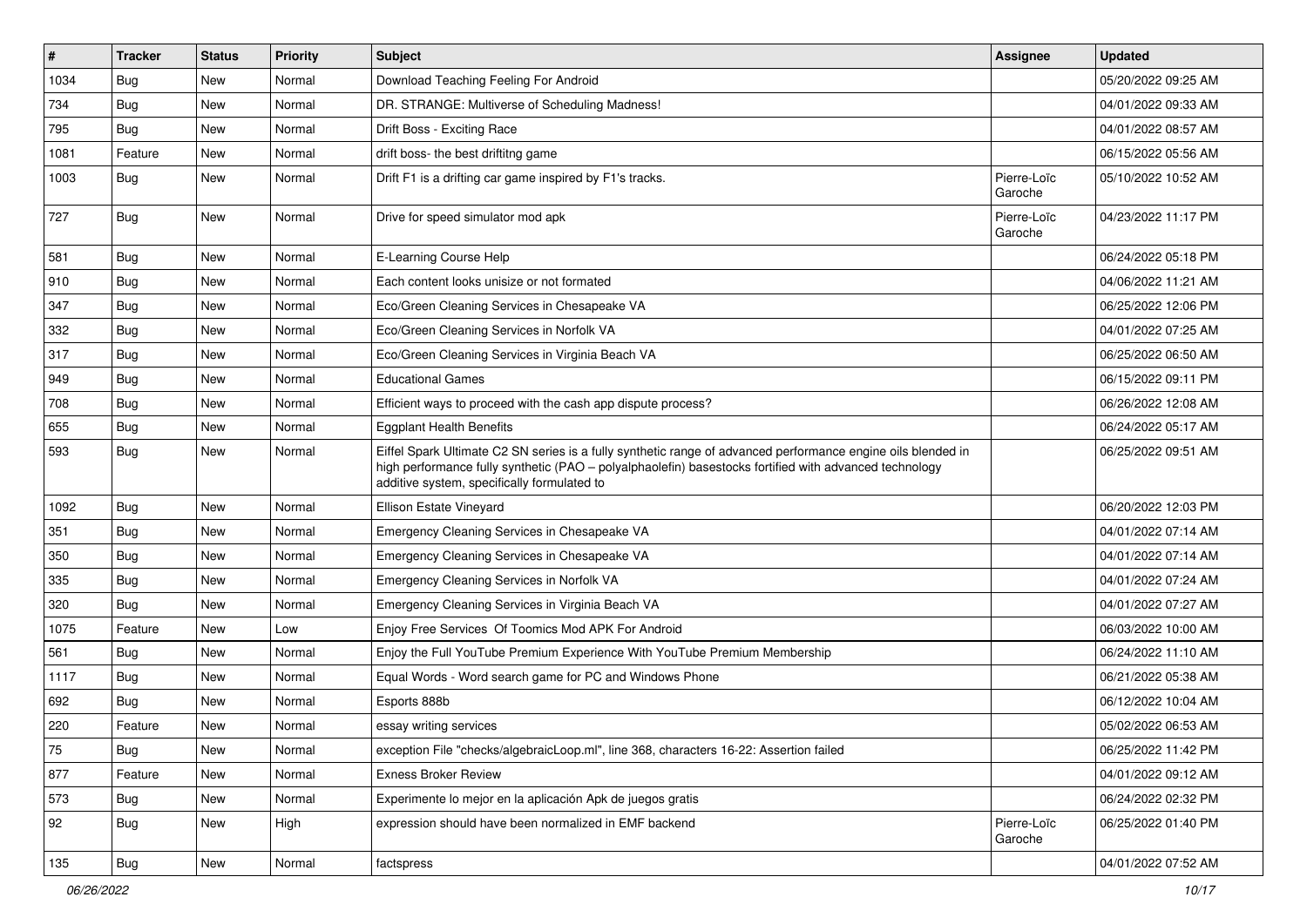| $\sharp$ | <b>Tracker</b> | <b>Status</b> | <b>Priority</b> | <b>Subject</b>                                                  | Assignee          | <b>Updated</b>      |
|----------|----------------|---------------|-----------------|-----------------------------------------------------------------|-------------------|---------------------|
| 258      | <b>Bug</b>     | New           | Normal          | Fake Nike Dunk High AMBUSH Deep Royal                           |                   | 06/25/2022 09:14 PM |
| 497      | <b>Bug</b>     | New           | Normal          | Fake Nike Dunk Low Off-White Lot 50                             |                   | 06/26/2022 12:48 AM |
| 256      | Bug            | New           | Normal          | <b>Fake Travis Scott Shoes</b>                                  |                   | 04/01/2022 08:12 AM |
| 977      | <b>Bug</b>     | New           | Normal          | Fans of the Old Country will like this book.                    |                   | 04/27/2022 11:14 AM |
| 511      | Feature        | New           | Normal          | Fashion                                                         | Anonymous         | 06/25/2022 06:41 AM |
| 510      | Feature        | New           | Normal          | Fashion                                                         | Anonymous         | 06/25/2022 07:28 PM |
| 509      | Feature        | New           | Normal          | Fashion                                                         | Anonymous         | 06/13/2022 03:39 AM |
| 272      | Feature        | New           | Normal          | Fashion                                                         |                   | 06/19/2022 08:01 AM |
| 271      | Feature        | New           | Normal          | Fashion                                                         |                   | 06/23/2022 02:36 PM |
| 268      | Bug            | New           | Normal          | Fashionj                                                        |                   | 04/01/2022 08:20 AM |
| 154      | <b>Bug</b>     | New           | Normal          | fdgyyrut gyrtrw                                                 |                   | 06/21/2022 07:35 AM |
| 915      | Bug            | New           | Normal          | Finance dissertation writing                                    |                   | 04/07/2022 09:22 AM |
| 1091     | Bug            | New           | Normal          | Find family fun indoors and outdoors in the Jungfrau Region     |                   | 06/14/2022 09:33 AM |
| 985      | Bug            | New           | Normal          | Find out the vitality of Facebook Phone Number:                 |                   | 05/06/2022 06:34 AM |
| 316      | Bug            | New           | Normal          | Finden Sie den besten Klingelton für Ihr Telefon                |                   | 06/24/2022 10:28 PM |
| 983      | Bug            | New           | Normal          | Finding issue in tekken 3 game?                                 |                   | 05/28/2022 02:34 PM |
| 214      | Feature        | New           | Normal          | Five Christmas Apps For Apple Users                             |                   | 06/25/2022 11:45 PM |
| 982      | Bug            | New           | Normal          | Five sites that let you download free scenarios for your iPhone |                   | 05/07/2022 09:34 PM |
| 213      | Bug            | New           | Normal          | fix HP Notebook Missing Operating System Error Message          |                   | 04/01/2022 08:53 AM |
| 1017     | Feature        | New           | Normal          | fleeing the complex                                             | Hamza<br>Bourbouh | 05/13/2022 06:33 AM |
| 475      | Bug            | New           | Normal          | Floor Cleaning Arlington MA                                     |                   | 06/24/2022 02:37 PM |
| 411      | Bug            | New           | Normal          | Floor Cleaning Boston MA                                        |                   | 04/01/2022 07:47 AM |
| 427      | Bug            | New           | Normal          | Floor Cleaning Brookline MA                                     |                   | 04/01/2022 07:46 AM |
| 460      | Bug            | New           | Normal          | Floor Cleaning Medford MA                                       |                   | 06/23/2022 08:39 AM |
| 436      | Bug            | New           | Normal          | Floor Cleaning Newton MA                                        |                   | 04/01/2022 07:50 AM |
| 452      | Bug            | New           | Normal          | Floor Cleaning Quincy MA                                        |                   | 04/01/2022 07:48 AM |
| 419      | <b>Bug</b>     | New           | Normal          | Floor Cleaning Somerville MA                                    |                   | 04/01/2022 07:46 AM |
| 444      | Bug            | New           | Normal          | Floor Cleaning Watertown MA                                     |                   | 04/01/2022 07:49 AM |
| 468      | <b>Bug</b>     | New           | Normal          | Floor Cleaning Westchester MA                                   |                   | 04/01/2022 07:31 AM |
| 473      | <b>Bug</b>     | New           | Normal          | Floor Stripping Arlington MA                                    |                   | 06/24/2022 06:14 PM |
| 409      | <b>Bug</b>     | New           | Normal          | Floor Stripping Boston MA                                       |                   | 04/01/2022 07:47 AM |
| 425      | <b>Bug</b>     | New           | Normal          | Floor Stripping Brookline MA                                    |                   | 04/01/2022 07:45 AM |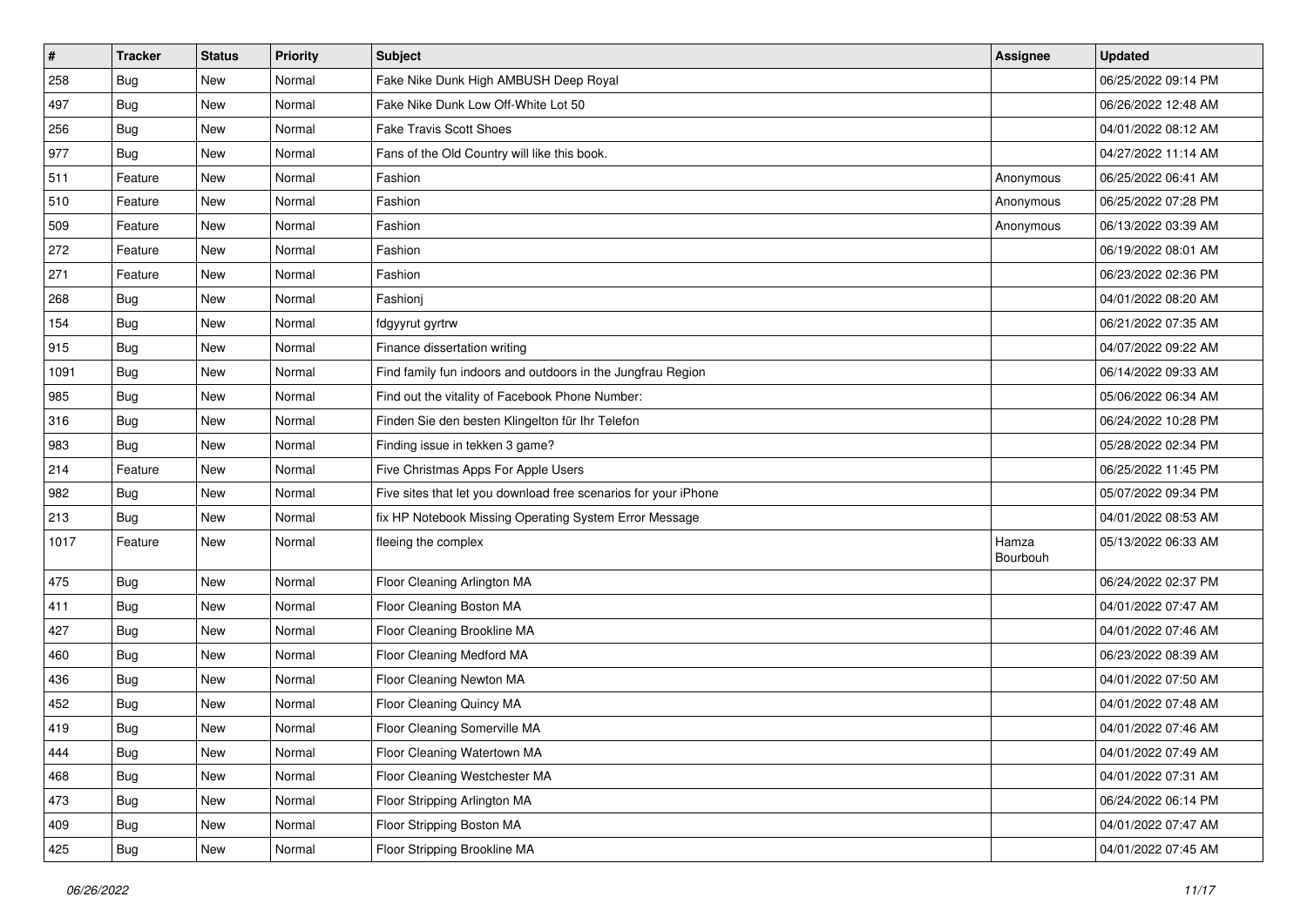| $\vert$ # | <b>Tracker</b> | <b>Status</b> | <b>Priority</b> | <b>Subject</b>                                               | Assignee               | <b>Updated</b>      |
|-----------|----------------|---------------|-----------------|--------------------------------------------------------------|------------------------|---------------------|
| 458       | <b>Bug</b>     | New           | Normal          | Floor Stripping Medford MA                                   |                        | 04/01/2022 07:32 AM |
| 434       | <b>Bug</b>     | New           | Normal          | Floor Stripping Newton MA                                    |                        | 04/01/2022 07:50 AM |
| 450       | Bug            | New           | Normal          | Floor Stripping Quincy MA                                    |                        | 06/25/2022 08:06 PM |
| 417       | <b>Bug</b>     | New           | Normal          | Floor Stripping Somerville MA                                |                        | 04/01/2022 07:46 AM |
| 442       | Bug            | New           | Normal          | Floor Stripping Watertown MA                                 |                        | 04/01/2022 07:49 AM |
| 466       | <b>Bug</b>     | New           | Normal          | Floor Stripping Westchester MA                               |                        | 06/24/2022 05:26 PM |
| 474       | <b>Bug</b>     | New           | Normal          | Floor Waxing Arlington MA                                    |                        | 06/25/2022 09:26 AM |
| 410       | <b>Bug</b>     | New           | Normal          | Floor Waxing Boston MA                                       |                        | 04/01/2022 07:47 AM |
| 426       | <b>Bug</b>     | New           | Normal          | Floor Waxing Brookline MA                                    |                        | 04/01/2022 07:49 AM |
| 459       | Bug            | New           | Normal          | Floor Waxing Medford MA                                      |                        | 04/01/2022 07:32 AM |
| 435       | Bug            | New           | Normal          | Floor Waxing Newton MA                                       |                        | 04/01/2022 07:50 AM |
| 451       | <b>Bug</b>     | New           | Normal          | Floor Waxing Quincy MA                                       |                        | 04/01/2022 07:48 AM |
| 418       | Bug            | New           | Normal          | Floor Waxing Somerville MA                                   |                        | 04/01/2022 07:46 AM |
| 443       | <b>Bug</b>     | New           | Normal          | Floor Waxing Watertown MA                                    |                        | 04/01/2022 07:51 AM |
| 467       | Bug            | New           | Normal          | Floor Waxing Westchester MA                                  |                        | 04/01/2022 07:31 AM |
| 253       | Bug            | New           | Normal          | Florence Lawrence                                            |                        | 06/18/2022 01:09 PM |
| 232       | <b>Bug</b>     | New           | Normal          | FM whatsapp messaging app.                                   |                        | 05/02/2022 06:03 AM |
| 956       | Bug            | New           | Normal          | FNF Free Mods Online                                         |                        | 06/25/2022 09:59 PM |
| 774       | Bug            | New           | Normal          | Follow proper initiatives                                    |                        | 06/24/2022 09:27 AM |
| 765       | <b>Bug</b>     | New           | Normal          | Follow proper initiatives to check my cash app               |                        | 06/25/2022 10:08 AM |
| 590       | <b>Bug</b>     | New           | Normal          | Follow proper initiatives to check my cash app card balance: |                        | 06/25/2022 04:29 PM |
| 577       | <b>Bug</b>     | New           | Normal          | Follow these easy steps to make Admiral Casino Login         |                        | 06/24/2022 05:34 PM |
| 1100      | Feature        | New           | Low             | <b>Food Products</b>                                         | Pierre-Loïc<br>Garoche | 06/24/2022 07:28 AM |
| 703       | <b>Bug</b>     | New           | Normal          | For real-time help, dial Facebook customer service number    |                        | 06/25/2022 02:00 PM |
| 157       | <b>Bug</b>     | New           | Normal          | Forget cash app pin                                          |                        | 06/25/2022 06:45 PM |
| 515       | Bug            | New           | Normal          | Fragment Nike Dunk High Tokyo Fake                           |                        | 06/25/2022 03:13 AM |
| 979       | <b>Bug</b>     | New           | Normal          | Free Gas Cards for the Unemployed                            |                        | 06/25/2022 09:02 PM |
| 980       | Bug            | New           | Normal          | Free Gas Cards for the Unemployed                            |                        | 04/28/2022 06:25 AM |
| 973       | Feature        | New           | Normal          | Free NFL Streaming Sites                                     |                        | 05/10/2022 10:56 AM |
| 219       | <b>Bug</b>     | New           | Normal          | Free Ringtones for Cell Phones.                              |                        | 06/25/2022 08:07 PM |
| 781       | <b>Bug</b>     | New           | Normal          | Free Whatsapp Group to Join                                  |                        | 06/25/2022 01:25 AM |
| 923       | <b>Bug</b>     | New           | Normal          | frenchies for sale                                           |                        | 04/11/2022 02:35 PM |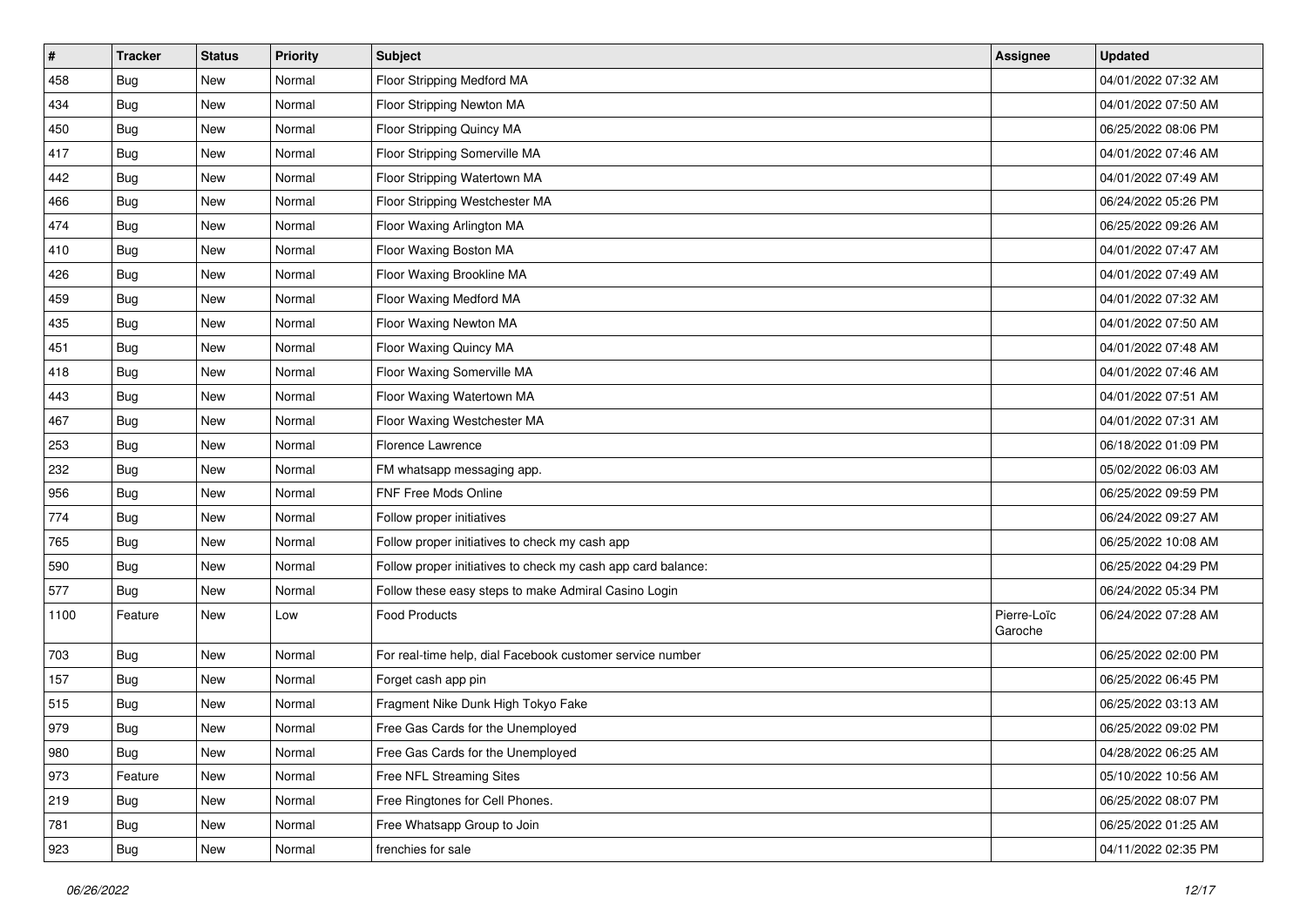| #    | <b>Tracker</b> | <b>Status</b> | <b>Priority</b> | Subject                                                                                | <b>Assignee</b>      | <b>Updated</b>      |
|------|----------------|---------------|-----------------|----------------------------------------------------------------------------------------|----------------------|---------------------|
| 957  | Bug            | New           | Normal          | From Where I Can Get Cheap Writing Services?                                           |                      | 04/20/2022 05:06 AM |
| 789  | <b>Bug</b>     | New           | Normal          | Full version                                                                           |                      | 06/25/2022 11:26 AM |
| 393  | <b>Bug</b>     | New           | Normal          | Furniture Assembly Services in Annapolis MD                                            |                      | 04/01/2022 07:16 AM |
| 369  | <b>Bug</b>     | New           | Normal          | Furniture Assembly Services in Arlington County VA                                     |                      | 04/01/2022 07:12 AM |
| 357  | Bug            | New           | Normal          | Furniture Assembly Services in Baltimore MD                                            |                      | 04/01/2022 07:12 AM |
| 375  | Bug            | New           | Normal          | Furniture Assembly Services in Fairfax VA                                              |                      | 04/01/2022 07:18 AM |
| 405  | Bug            | New           | Normal          | Furniture Assembly Services in Gaithersburg MD                                         |                      | 04/01/2022 07:47 AM |
| 381  | <b>Bug</b>     | New           | Normal          | Furniture Assembly Services in McLean VA                                               |                      | 04/01/2022 07:17 AM |
| 399  | Bug            | New           | Normal          | Furniture Assembly Services in Potomac MD                                              |                      | 04/01/2022 07:15 AM |
| 387  | Bug            | New           | Normal          | Furniture Assembly Services in Sterling VA                                             |                      | 04/01/2022 07:18 AM |
| 363  | Bug            | New           | Normal          | Furniture Assembly Services in Washington DC                                           |                      | 04/01/2022 07:13 AM |
| 849  | Bug            | New           | Normal          | FutEmax App Apk - Watch Soccer, Fantasy Football, And More On Your Mobile Device       |                      | 04/01/2022 09:04 AM |
| 683  | Feature        | New           | Normal          | Game creation                                                                          |                      | 06/25/2022 11:12 AM |
| 1053 | Bug            | New           | Normal          | Game Geometry Dash                                                                     |                      | 05/26/2022 11:30 AM |
| 1118 | Bug            | New           | Normal          | <b>Gameplay Minecraft</b>                                                              |                      | 06/21/2022 06:33 AM |
| 412  | Bug            | New           | Normal          | Germs Removal Boston MA                                                                |                      | 04/01/2022 07:47 AM |
| 429  | Bug            | New           | Normal          | Germs Removal Brookline MA                                                             |                      | 04/01/2022 07:51 AM |
| 428  | Bug            | New           | Normal          | Germs Removal Brookline MA                                                             |                      | 04/01/2022 07:47 AM |
| 461  | Bug            | New           | Normal          | Germs Removal Medford MA                                                               |                      | 06/24/2022 05:59 PM |
| 437  | <b>Bug</b>     | New           | Normal          | Germs Removal Newton MA                                                                |                      | 04/01/2022 07:50 AM |
| 453  | Bug            | New           | Normal          | Germs Removal Quincy MA                                                                |                      | 04/01/2022 07:48 AM |
| 420  | Bug            | New           | Normal          | Germs Removal Somerville MA                                                            |                      | 04/01/2022 07:46 AM |
| 445  | Bug            | New           | Normal          | Germs Removal Watertown MA                                                             |                      | 04/01/2022 07:49 AM |
| 469  | Bug            | New           | Normal          | Germs Removal Westchester MA                                                           |                      | 06/23/2022 06:11 AM |
| 641  | Bug            | New           | Normal          | Get Best Economics Dissertation Writing Service                                        |                      | 06/25/2022 10:04 AM |
| 489  | Bug            | New           | Normal          | Get cash app refund instantly if sent to the wrong person                              |                      | 06/25/2022 12:09 AM |
| 959  | Bug            | New           | Normal          | Get connected with cash app team-How to get money off cash app at walmart without card |                      | 04/20/2022 08:18 AM |
| 732  | <b>Bug</b>     | New           | Normal          | Get rectifications steps about why cash app transfer failed                            |                      | 04/01/2022 09:33 AM |
| 547  | <b>Bug</b>     | New           | Normal          | Get rid of the issue of cash app down by calling experts.                              |                      | 06/24/2022 05:42 PM |
| 543  | Feature        | New           | Normal          | Get tech assistance with customer support on ATT Yahoo email login issue.              |                      | 06/24/2022 05:08 PM |
| 668  | <b>Bug</b>     | New           | Normal          | Get to know Cash App Refund Process here                                               |                      | 06/25/2022 08:53 PM |
| 535  | Bug            | New           | Normal          | Getting Tangled Problems When You Try To Apply For Cash App Delete Account             | Christophe<br>Garion | 04/15/2022 12:47 PM |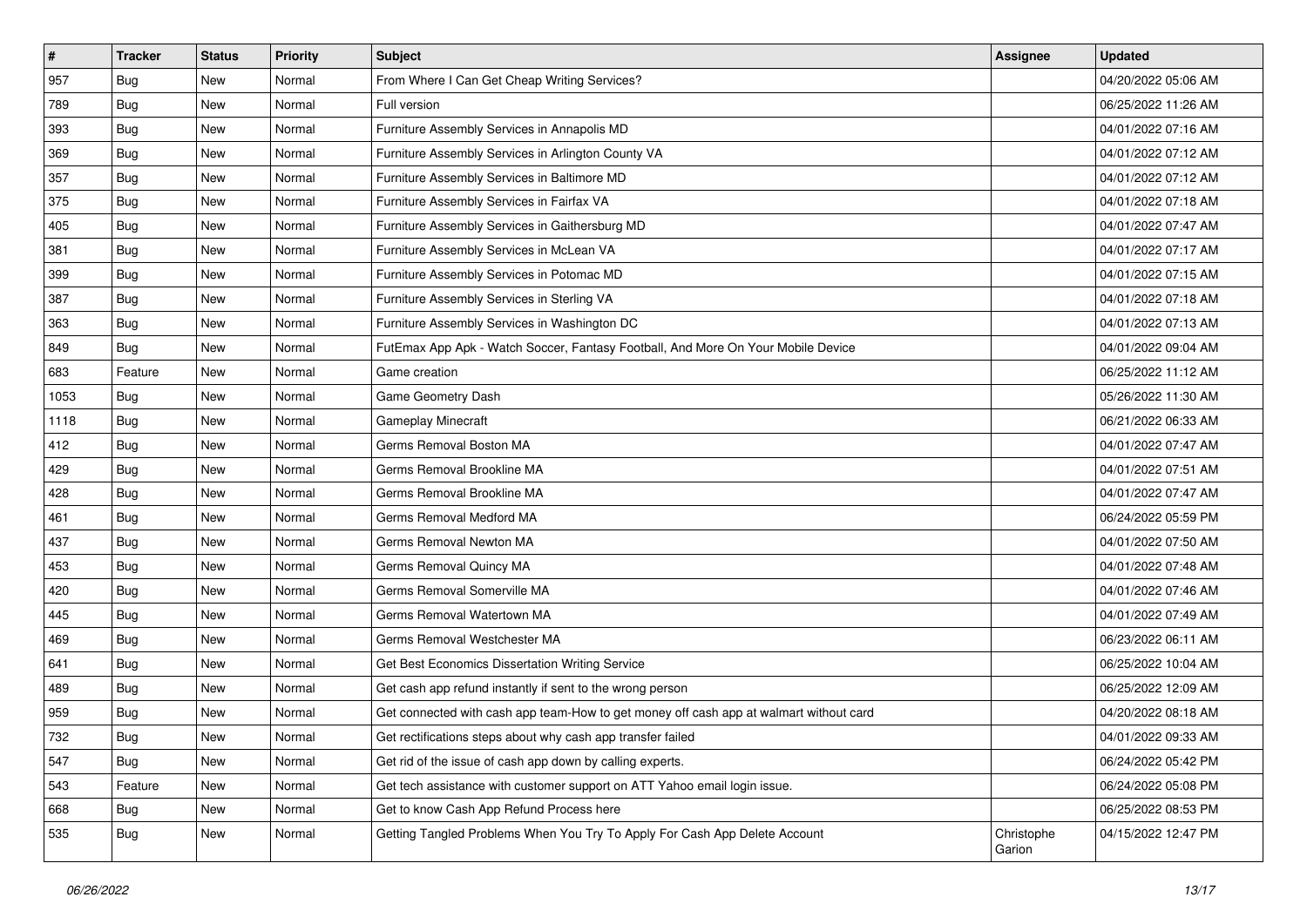| $\vert$ # | <b>Tracker</b> | <b>Status</b> | <b>Priority</b> | <b>Subject</b>                                                                                                                                                                                                                                    | Assignee               | <b>Updated</b>      |
|-----------|----------------|---------------|-----------------|---------------------------------------------------------------------------------------------------------------------------------------------------------------------------------------------------------------------------------------------------|------------------------|---------------------|
| 162       | Bug            | New           | Normal          | gfyuik9                                                                                                                                                                                                                                           | Hamza<br>Bourbouh      | 04/01/2022 08:01 AM |
| 120       | <b>Bug</b>     | New           | Normal          | ghfjtkx                                                                                                                                                                                                                                           | Pierre-Loïc<br>Garoche | 06/26/2022 12:08 AM |
| 806       | Feature        | New           | Normal          | Go everywhere thanks to mapquest driving directions                                                                                                                                                                                               |                        | 06/25/2022 09:13 PM |
| 965       | <b>Bug</b>     | New           | Normal          | Go with cash app customer service to know where I can load my cash app card                                                                                                                                                                       |                        | 04/22/2022 01:07 PM |
| 118       | Bug            | New           | Normal          | golf                                                                                                                                                                                                                                              | Anonymous              | 06/24/2022 04:30 PM |
| 903       | Feature        | <b>New</b>    | Normal          | Good game                                                                                                                                                                                                                                         |                        | 04/11/2022 08:39 AM |
| 892       | Bug            | New           | Normal          | Good game                                                                                                                                                                                                                                         |                        | 04/01/2022 09:15 AM |
| 901       | Feature        | <b>New</b>    | Normal          | good game ever                                                                                                                                                                                                                                    |                        | 04/22/2022 04:17 AM |
| 900       | Feature        | New           | Normal          | good game ever                                                                                                                                                                                                                                    |                        | 04/02/2022 11:59 AM |
| 834       | <b>Bug</b>     | <b>New</b>    | Normal          | Grasp the secret to relieve stress and fatigue                                                                                                                                                                                                    |                        | 04/01/2022 08:57 AM |
| 818       | Bug            | New           | Normal          | Have you ever played a basketball game?                                                                                                                                                                                                           | Corentin<br>Lauverjat  | 04/01/2022 08:55 AM |
| 285       | Bug            | <b>New</b>    | Normal          | Have you ever written an essay?                                                                                                                                                                                                                   |                        | 06/24/2022 09:38 AM |
| 137       | <b>Bug</b>     | New           | Normal          | hcbets                                                                                                                                                                                                                                            |                        | 04/01/2022 07:52 AM |
| 177       | Feature        | New           | Normal          | HD lace silky straight human hair wig                                                                                                                                                                                                             |                        | 04/01/2022 08:41 AM |
| 492       | <b>Bug</b>     | <b>New</b>    | Normal          | HD Streamz MOD APK v3.5.5 (Keine Werbung)                                                                                                                                                                                                         |                        | 06/25/2022 09:44 PM |
| 295       | Bug            | New           | Normal          | Headliner Repair Services in Jonesboro GA                                                                                                                                                                                                         |                        | 04/01/2022 07:21 AM |
| 305       | Bug            | New           | Normal          | Headliner Repair Services in Norcross GA                                                                                                                                                                                                          |                        | 04/01/2022 07:19 AM |
| 1088      | Bug            | New           | Normal          | Health And Fitness Tips 2022                                                                                                                                                                                                                      | Pierre-Loïc<br>Garoche | 06/20/2022 06:42 AM |
| 182       | <b>Bug</b>     | New           | Normal          | <b>Healthcare Custom Writing Services</b>                                                                                                                                                                                                         |                        | 06/25/2022 12:31 AM |
| 181       | Bug            | New           | Normal          | <b>Healthcare Custom Writing Services</b>                                                                                                                                                                                                         |                        | 06/25/2022 11:50 PM |
| 627       | <b>Bug</b>     | New           | Normal          | <b>HELO</b>                                                                                                                                                                                                                                       |                        | 06/25/2022 01:05 AM |
| 544       | Bug            | New           | Normal          | Hey! I had a very cool idea to order our general picture on canvas for my family as a gift. But couldn't find a<br>good one. Once my friend advised me this article in which I found what I was looking for and gave a cool gift to<br>my family. |                        | 06/15/2022 08:13 PM |
| 187       | <b>Bug</b>     | New           | Normal          | High Quality Replic 350 V2 Carbon                                                                                                                                                                                                                 |                        | 04/01/2022 08:40 AM |
| 508       | Bug            | New           | Normal          | hire a professional dissertation help                                                                                                                                                                                                             |                        | 06/25/2022 02:40 PM |
| 195       | Bug            | New           | Normal          | homoeobazaar                                                                                                                                                                                                                                      |                        | 04/01/2022 08:23 AM |
| 186       | Feature        | New           | Normal          | homoeobazaar                                                                                                                                                                                                                                      |                        | 04/01/2022 08:40 AM |
| 180       | Feature        | New           | Normal          | homoeobazaar                                                                                                                                                                                                                                      |                        | 06/25/2022 10:28 AM |
| 196       | Bug            | New           | Normal          | Homoeobazaar For Homeopathy Medicines                                                                                                                                                                                                             |                        | 06/25/2022 08:34 PM |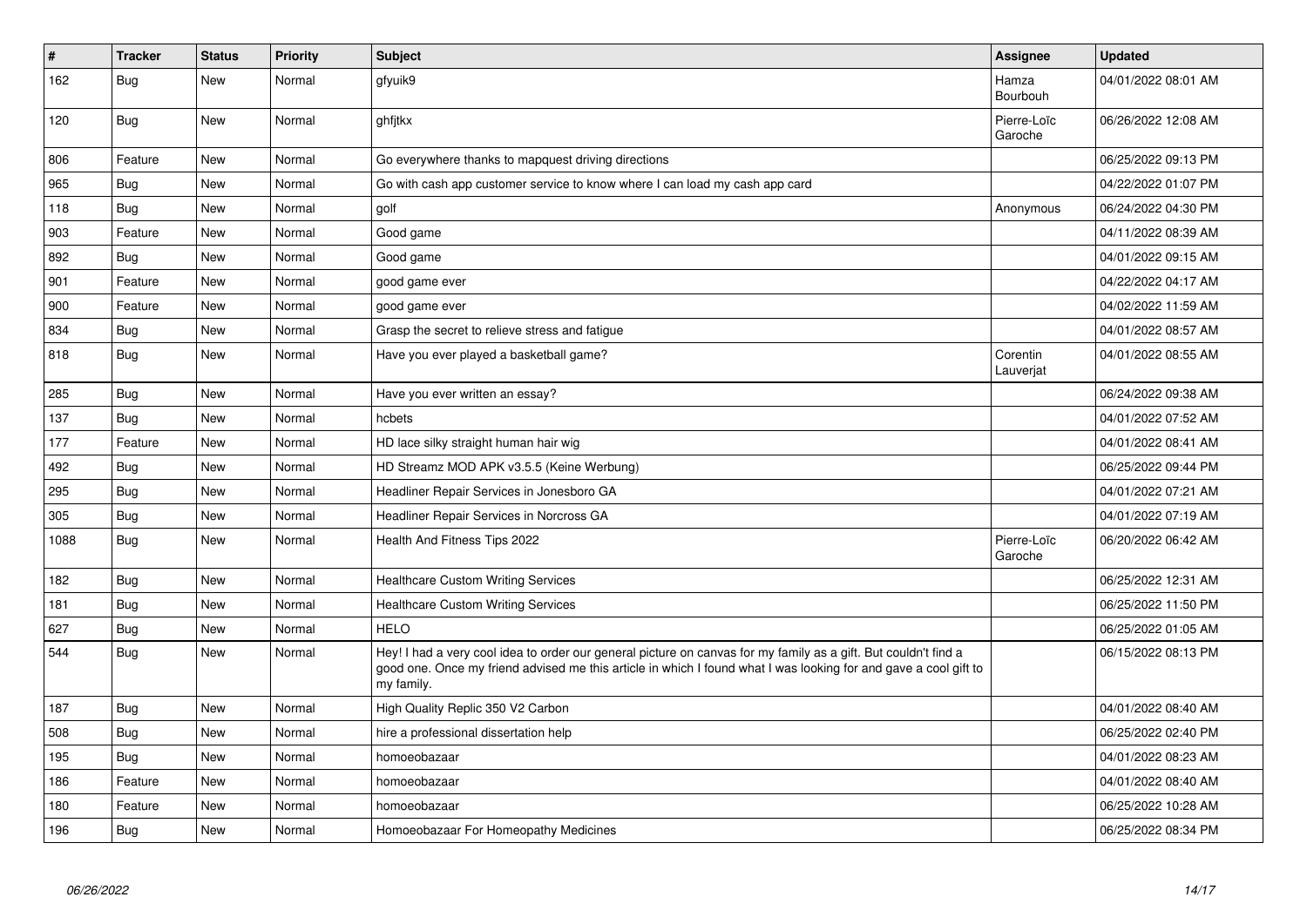| $\vert$ # | <b>Tracker</b> | <b>Status</b> | <b>Priority</b> | <b>Subject</b>                                                                   | Assignee               | <b>Updated</b>      |
|-----------|----------------|---------------|-----------------|----------------------------------------------------------------------------------|------------------------|---------------------|
| 671       | Bug            | New           | Normal          | Hot games                                                                        | Pierre-Loïc<br>Garoche | 06/26/2022 12:40 AM |
| 274       | <b>Bug</b>     | <b>New</b>    | Normal          | How AI is transforming coupon marketing campaigns?                               | Anonymous              | 04/01/2022 08:19 AM |
| 919       | Feature        | New           | Normal          | How can I check my Cash App card balance by dialing a number?                    |                        | 04/10/2022 09:07 AM |
| 589       | <b>Bug</b>     | <b>New</b>    | Normal          | How can I get the cash app phone number of customer support?                     |                        | 06/24/2022 08:57 PM |
| 631       | Bug            | <b>New</b>    | Normal          | How Can I Load Cash App Card at Walmart straight away?                           |                        | 04/01/2022 09:38 AM |
| 630       | <b>Bug</b>     | <b>New</b>    | Normal          | How Can I Load Cash App Card at Walmart straight away?                           |                        | 06/26/2022 12:04 AM |
| 629       | <b>Bug</b>     | <b>New</b>    | Normal          | How Can I Load Cash App Card at Walmart straight away?                           |                        | 06/24/2022 07:55 PM |
| 933       | <b>Bug</b>     | <b>New</b>    | Normal          | How Can I Watch Movies on My Mobile Phone                                        |                        | 06/24/2022 12:55 AM |
| 706       | Bug            | New           | Normal          | How Can You Cancel A Cash App Payment Without Any Prior Information?             |                        | 04/01/2022 09:30 AM |
| 501       | Bug            | New           | Normal          | How Do I Annihilate Cash App Transfer Failed Problems Effectively                | Pierre-Loïc<br>Garoche | 06/25/2022 08:54 PM |
| 815       | Bug            | <b>New</b>    | Normal          | how do i call cash app customer service                                          | <b>Xavier Thirioux</b> | 06/23/2022 08:36 AM |
| 971       | <b>Bug</b>     | New           | Normal          | How Do I Check Balance On Cash App Card With Optimum Ease?                       |                        | 04/23/2022 08:43 PM |
| 783       | <b>Bug</b>     | New           | Normal          | How Do I Determine The Reasons And Solutions To Fix Cash App Transfer Failed?    |                        | 06/22/2022 02:05 PM |
| 1106      | Bug            | New           | Normal          | How Do I Get Cash App ++ Without Confronting Any Technical Glitches?             |                        | 06/25/2022 09:53 PM |
| 719       | <b>Bug</b>     | New           | Normal          | How Do I Send \$5000 Through Cash App Account With Ease?                         |                        | 06/24/2022 07:15 PM |
| 758       | Bug            | New           | Normal          | How Do I Study Consistently For Hours?                                           |                        | 04/01/2022 09:01 AM |
| 737       | <b>Bug</b>     | New           | Normal          | How Do I Talk To A Live Person At Facebook If Anything Is Doubtful?              |                        | 04/01/2022 09:20 AM |
| 1087      | Bug            | New           | Normal          | How do new writers start out?                                                    |                        | 06/10/2022 03:25 PM |
| 796       | Bug            | New           | Normal          | How Does Cash App ++ actually work and What is the process of it                 |                        | 06/22/2022 07:03 AM |
| 720       | Bug            | New           | Normal          | How does Cash App Phone Number provide a quick treatment?                        |                        | 06/25/2022 02:32 PM |
| 524       | <b>Bug</b>     | <b>New</b>    | Normal          | How Does Google Account Recovery Work If Your Account Is Hacked?                 |                        | 06/25/2022 07:08 PM |
| 733       | Bug            | <b>New</b>    | Normal          | How does one go about getting a book deal?                                       |                        | 04/01/2022 09:33 AM |
| 594       | Feature        | New           | Normal          | How does research proposal help online make it easy for me?                      |                        | 06/23/2022 04:40 PM |
| 928       | Bug            | New           | Normal          | How Does Sutton Bank Cash App Customer Service Help In Answering Your Questions? |                        | 04/12/2022 11:36 AM |
| 215       | <b>Bug</b>     | <b>New</b>    | Normal          | How For Top Level Cell Phone For You                                             |                        | 06/20/2022 08:14 PM |
| 212       | Feature        | <b>New</b>    | Normal          | How good is the market for gaming mobile apps at the moment?                     |                        | 05/17/2022 11:09 AM |
| 633       | <b>Bug</b>     | New           | Normal          | How i can i solve my issue                                                       |                        | 04/01/2022 09:38 AM |
| 742       | Bug            | New           | Normal          | How Long Does Cash App Support Take To Respond For A Better Support?             |                        | 06/25/2022 11:00 PM |
| 916       | Bug            | New           | Normal          | How long does it take to write a book?                                           |                        | 04/07/2022 12:15 PM |
| 955       | Bug            | New           | Normal          | How Long Does Verification Take On Cash App If You Apply For The Verification?   | Christophe<br>Garion   | 06/25/2022 10:50 PM |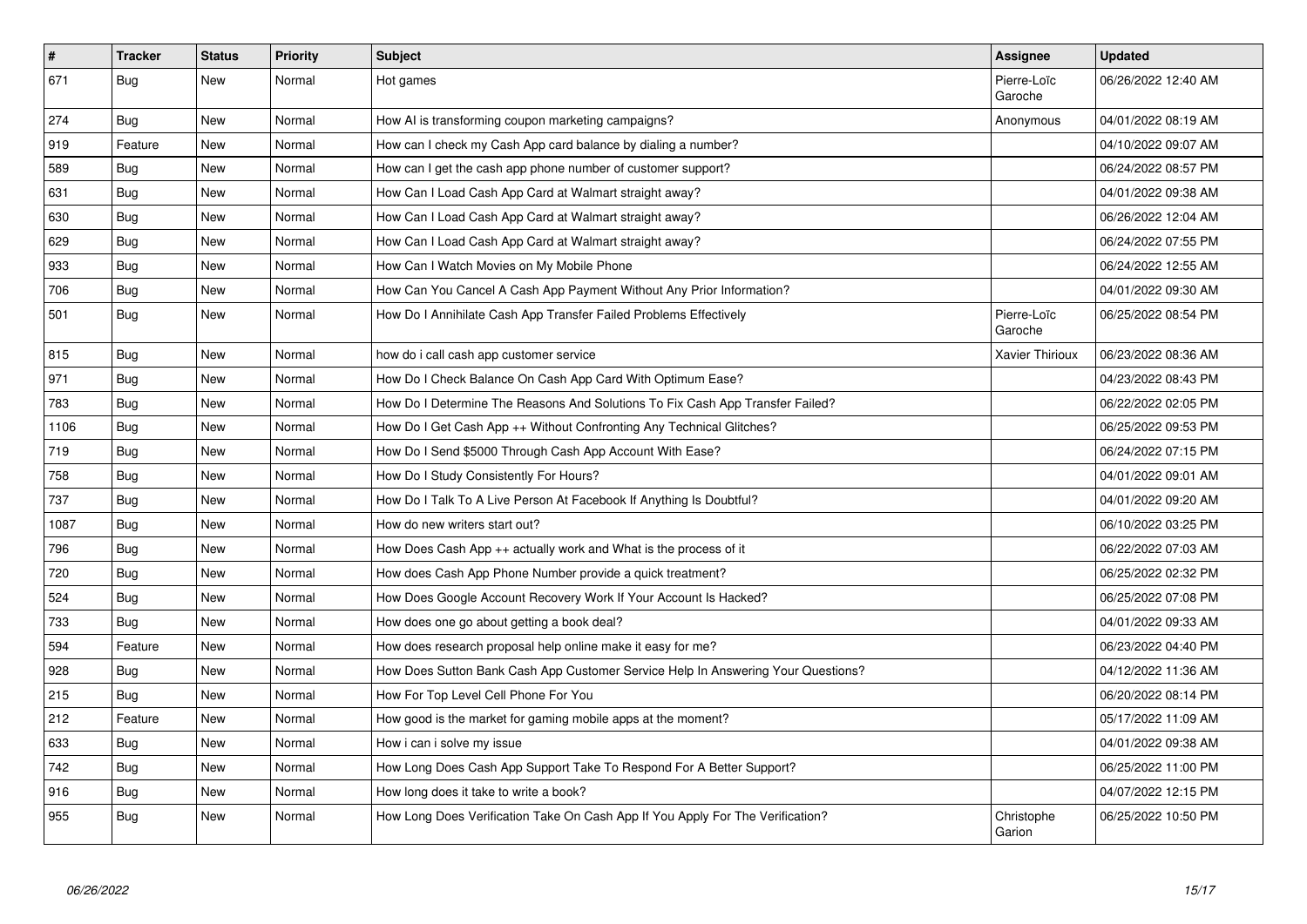| $\vert$ # | Tracker    | <b>Status</b> | <b>Priority</b> | <b>Subject</b>                                                            | Assignee               | <b>Updated</b>      |
|-----------|------------|---------------|-----------------|---------------------------------------------------------------------------|------------------------|---------------------|
| 571       | <b>Bug</b> | New           | Normal          | How may the Cash app dispute your trade?                                  | Pierre-Loïc<br>Garoche | 06/25/2022 05:15 AM |
| 738       | Bug        | New           | Normal          | How Much Amount Do I Get Using The Referral Code For Cash App?            |                        | 04/01/2022 09:03 AM |
| 217       | <b>Bug</b> | New           | Normal          | How this service matter most?                                             |                        | 06/24/2022 08:22 AM |
| 1115      | Bug        | <b>New</b>    | Normal          | How to access your saved favorite Tiktok                                  |                        | 06/20/2022 01:07 PM |
| 784       | <b>Bug</b> | New           | Normal          | How To Add Money On Cash App Card And Check The Funds?                    |                        | 06/25/2022 02:10 AM |
| 762       | <b>Bug</b> | <b>New</b>    | Normal          | How To Add Money To A Cash App Card If Struggling With Low Amount?        |                        | 06/24/2022 07:48 AM |
| 678       | Bug        | New           | Normal          | How to be a winner in buidnow gg                                          |                        | 06/24/2022 06:57 AM |
| 972       | <b>Bug</b> | New           | Normal          | How To Borrow Money From The Cash App? Get To Know About The Same         |                        | 04/25/2022 07:30 AM |
| 852       | <b>Bug</b> | <b>New</b>    | Normal          | How to cancel your French Bee flight within 24 hours?                     |                        | 04/01/2022 09:13 AM |
| 882       | <b>Bug</b> | New           | Normal          | How to change bank account on cash app?                                   |                        | 04/01/2022 09:16 AM |
| 906       | Bug        | New           | Normal          | How To Change Cash App From Business To Personal Account For Any Reasons? |                        | 04/04/2022 09:57 AM |
| 1009      | Bug        | New           | Normal          | How to change routing number on Cash App?                                 |                        | 05/11/2022 07:13 AM |
| 1025      | <b>Bug</b> | <b>New</b>    | Normal          | how to change the logo in wordpress                                       |                        | 06/25/2022 06:20 PM |
| 518       | Bug        | New           | Normal          | How To Check The Balance Of Cash App Account By Taking Cash App Support?  |                        | 06/25/2022 10:09 AM |
| 536       | <b>Bug</b> | New           | Normal          | How to check the balance on the cash app card                             | Hamza<br>Bourbouh      | 06/25/2022 10:34 PM |
| 1024      | Bug        | <b>New</b>    | Normal          | How to choose the right broker                                            |                        | 06/25/2022 06:23 PM |
| 533       | Bug        | New           | Normal          | How to complete the homework assignments in economics in the easiest way? |                        | 06/25/2022 04:41 AM |
| 229       | Feature    | New           | Normal          | How To Delete Cash App Account? - Check Out the Steps In Detail           |                        | 05/01/2022 09:06 PM |
| 1101      | <b>Bug</b> | New           | Normal          | How to Delete Cash App History at once?                                   |                        | 06/16/2022 06:49 AM |
| 1064      | <b>Bug</b> | New           | Normal          | How to delete Cash App history?                                           | Pierre-Loïc<br>Garoche | 06/11/2022 10:29 AM |
| 976       | Bug        | New           | Normal          | How to delete the cash app account history right now?                     | Hamza<br>Bourbouh      | 04/27/2022 09:47 AM |
| 697       | Bug        | <b>New</b>    | Normal          | How to Descargar Pura TV For Android                                      |                        | 06/25/2022 06:01 AM |
| 984       | <b>Bug</b> | New           | Normal          | How to disable, permanently delete Twitter account on phone, PC           |                        | 05/09/2022 04:42 PM |
| 608       | Feature    | New           | Normal          | How To Do Hotmail Password Reset Without Phone Number?                    |                        | 04/01/2022 09:22 AM |
| 826       | <b>Bug</b> | New           | Normal          | How to Dowload MXL TV Premium                                             |                        | 05/26/2022 03:34 PM |
| 966       | <b>Bug</b> | New           | Normal          | How to Download the Filmes                                                |                        | 04/23/2022 04:04 AM |
| 591       | Bug        | New           | Normal          | How To Find Facebook Modifications For Your Spotify Premium Apk?          |                        | 06/19/2022 06:07 AM |
| 1038      | Bug        | New           | Normal          | How to Fix Canon Printer Offline ISsue                                    | Pierre-Loïc<br>Garoche | 05/27/2022 05:25 AM |
| 541       | Bug        | New           | Normal          | How to fix the cash app payment failed errors?                            |                        | 06/25/2022 08:40 PM |
| 574       | <b>Bug</b> | New           | Normal          | How to fix the Epson printer offline issue due to a wired connection?     |                        | 06/24/2022 06:23 PM |